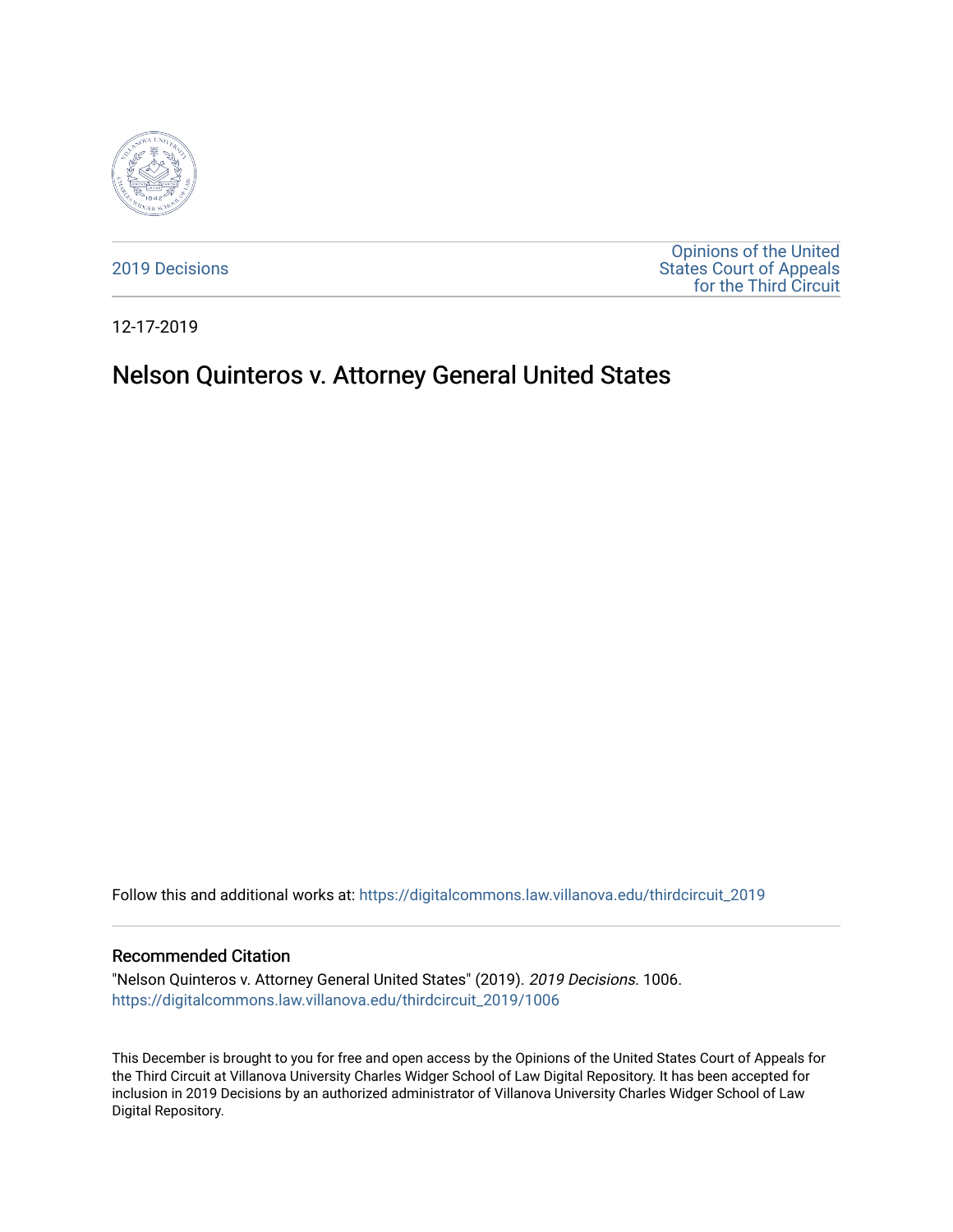#### **PRECEDENTIAL**

# UNITED STATES COURT OF APPEALS FOR THE THIRD CIRCUIT

\_\_\_\_\_\_\_\_\_\_\_\_

No. 18-3750 \_\_\_\_\_\_\_\_\_\_\_\_

NELSON QUINTEROS, Petitioner

v.

ATTORNEY GENERAL OF THE UNITED STATES OF AMERICA, Respondent

On Petition for Review of an Order of the Board of Immigration Appeals (Agency No. A079-029-001) Immigration Judge: John P. Ellington

Argued on September 24, 2019

Before: MCKEE, AMBRO and ROTH, Circuit Judges

(Opinion filed: December 17, 2019)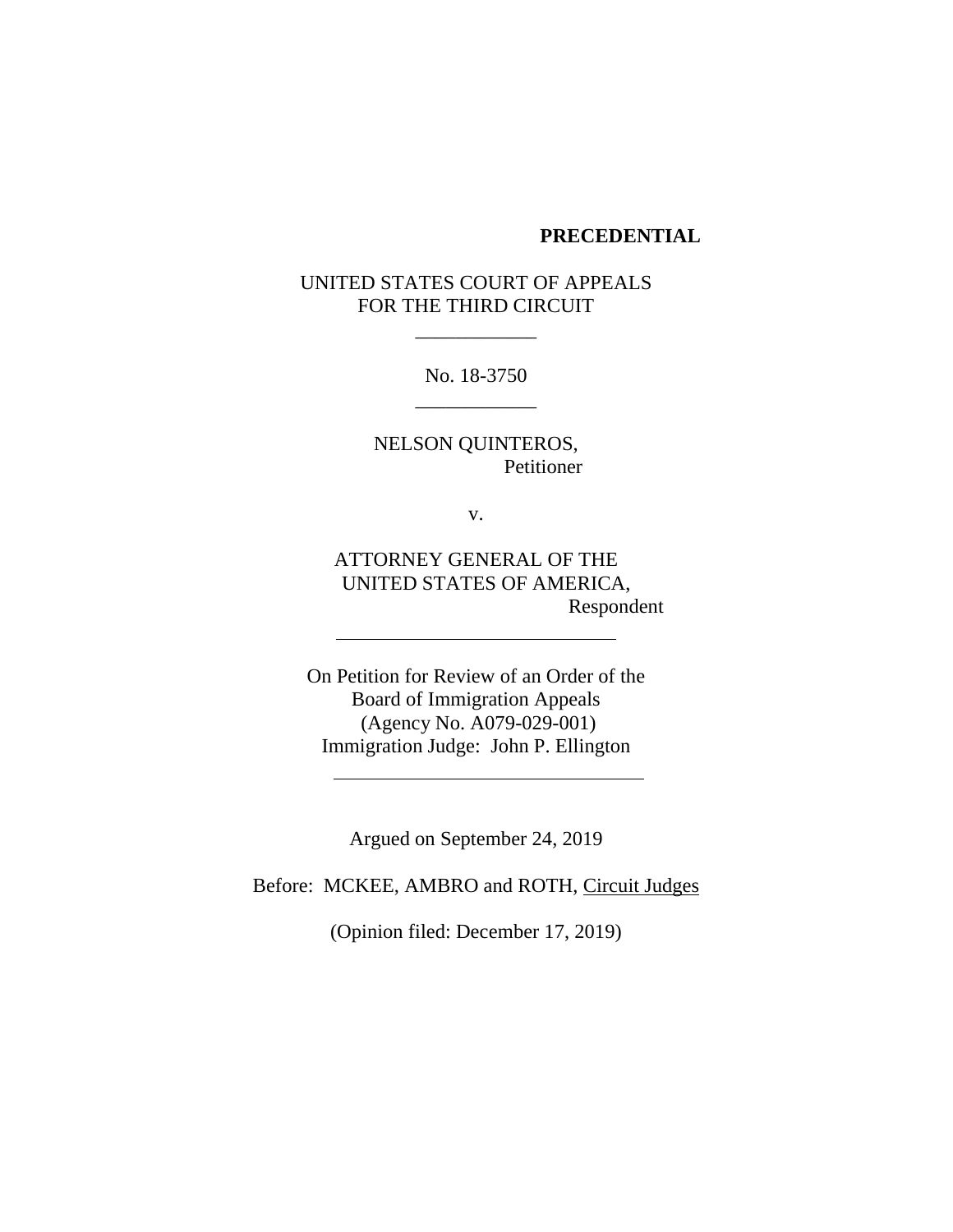Damon C. Andrews (**ARGUED**) Kirkland & Ellis 1301 Pennsylvania Avenue, N.W. Washington, DC 20004

Alexa M. Siegel P.O. Box 65 Baldwin, MD 21013

Nathanael P. Kibler Baker Donelson Bearman Caldwell & Berkowitz 265 Brookview Centre Way Suite 600 Knoxville, TN 37828

Counsel for Petitioner

Rachel L. Browning Virginia M. Lum, Esq. (**ARGUED**) United States Department of Justice Office of Immigration Litigation P.O. Box 878 Ben Franklin Station Washington, DC 20044

Counsel for Respondent

## O P I N I O N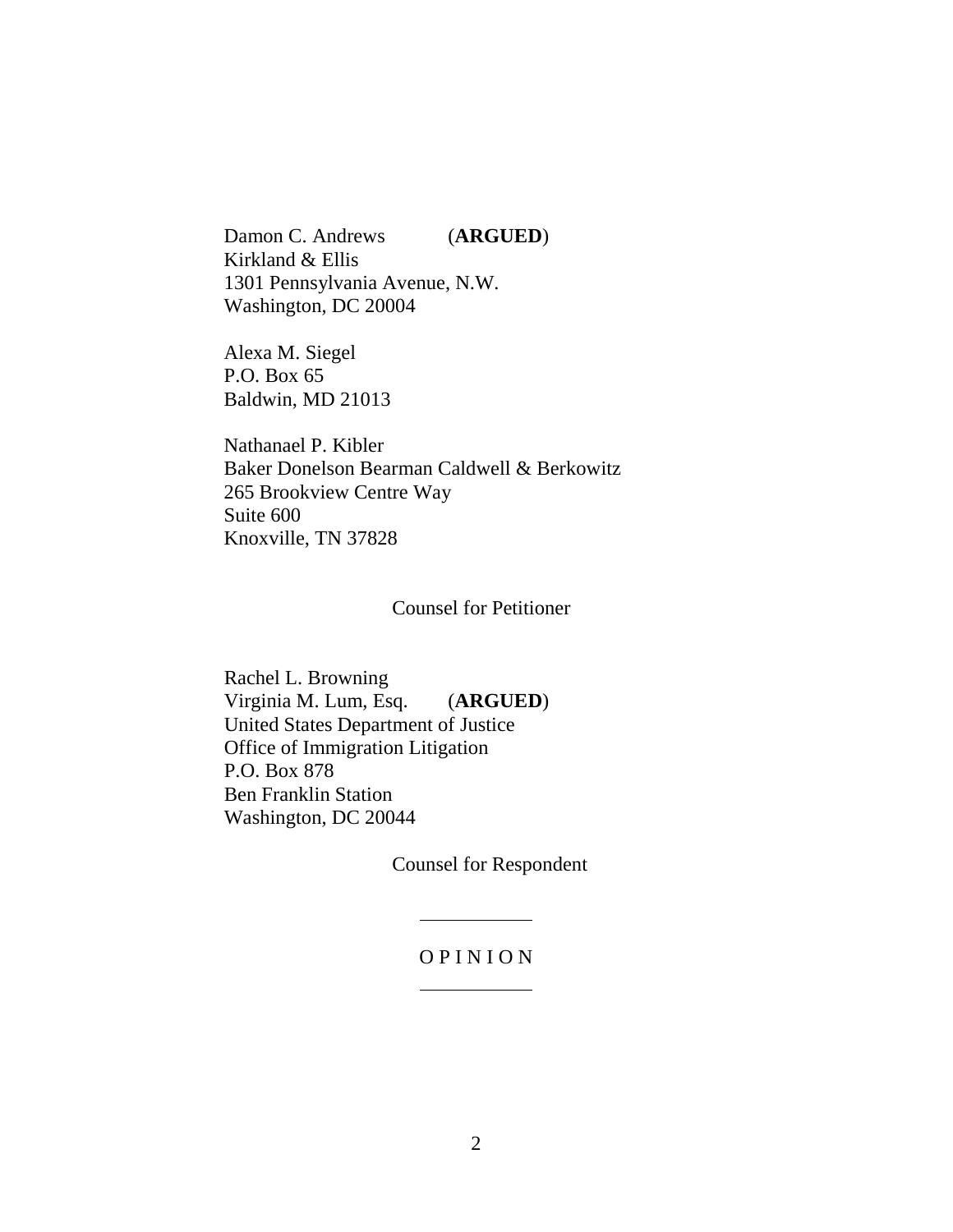#### **ROTH**, Circuit Judge:

This is a petition for review of a final order of removal. The Board of Immigration Appeals found that Nelson Quinteros committed an aggravated felony and failed to show entitlement to relief under the Convention Against Torture (CAT). Quinteros argues that the Board committed two errors: First, the Board erred in finding that his conviction for conspiracy to commit assault with a dangerous weapon was an aggravated felony under the Immigration and Nationality Act (INA); second, the Board erred in applying our precedent on the Convention Against Torture. For the reasons that follow, we will vacate the Board's decision and remand for further proceedings consistent with this opinion.

## **I.**

Nelson Quinteros and his mother came to the United States from El Salvador in 2001, when he was eight-years-old. They settled in New York. When he was thirteen, Quinteros joined the gang MS-13. He has a New York Yankees tattoo that he asserts symbolizes that his particular gang is based in New York.

In 2011, Quinteros was indicted for conspiracy to commit assault with a dangerous weapon under 18 U.S.C. § 1959(a)(6). Quinteros and other gang members discussed over the phone that they would assault members of Surenos, a rival gang. Quinteros drove other gang members to a Surenos location, but the Surenos "backed down."<sup>[1](#page-3-0)</sup> No assault took

<span id="page-3-0"></span> $1$  AR 1057-58.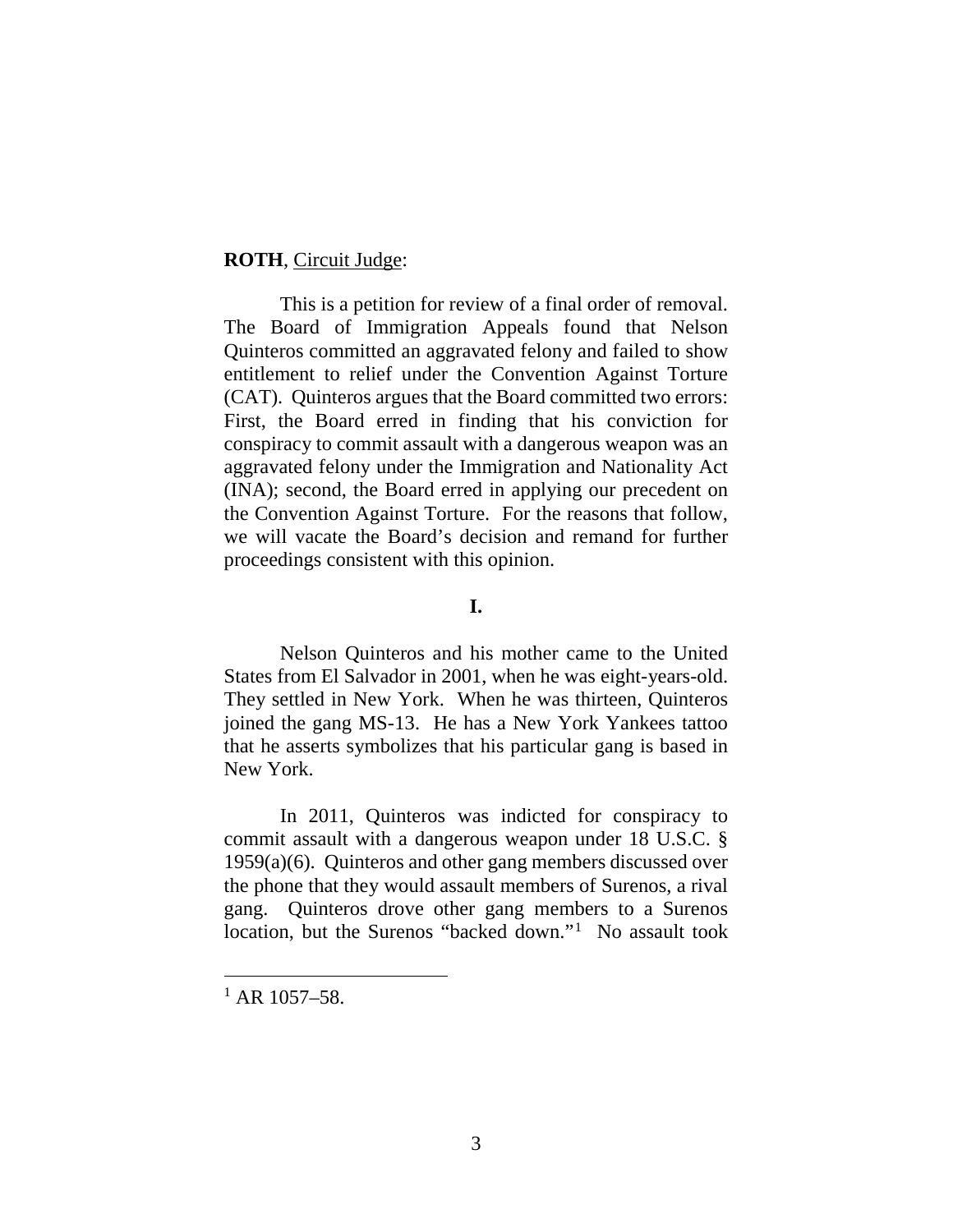place. Quinteros later pled guilty to conspiracy to commit assault with a dangerous weapon. He was sentenced to thirty months' imprisonment.

In prison, Quinteros left MS-13 to follow Christianity. When he told other MS-13 members in prison that he was no longer in the gang, they would reply with statements like, "Well, when you get deported and you go back to El Salvador, things are going to change. There's no getting out over there."<sup>[2](#page-4-0)</sup>

When Quinteros's sentence ended, the Department of Homeland Security (DHS) initiated removal proceedings. DHS placed Quinteros in expedited proceedings after it determined that Quinteros had been convicted of an aggravated felony under the Immigration and Nationality Act (INA). In 2014, Quinteros was issued a Form I-851 Notice of Intent to Issue a Final Administrative Removal Order. The Form I-851 charged Quinteros as removable for having committed an aggravated felony under  $8 \text{ U.S.C. }$   $\frac{8}{9}$  1101(a)(43)(F), (U), and (J) and allowed Quinteros to contest his removability. He checked the box to contest his deportability and indicated he would attach documents supporting his request. He failed to follow up with additional documentation.

Quinteros then sought withholding of removal. An asylum officer determined that Quinteros demonstrated a reasonable fear that he would be tortured in El Salvador. The officer referred Quinteros to an Immigration Judge (IJ).

Before the IJ, Quinteros attempted to show that he would be tortured in El Salvador. He also sought to show that

<span id="page-4-0"></span> <sup>2</sup> *Id.* at 560 l. 20–21.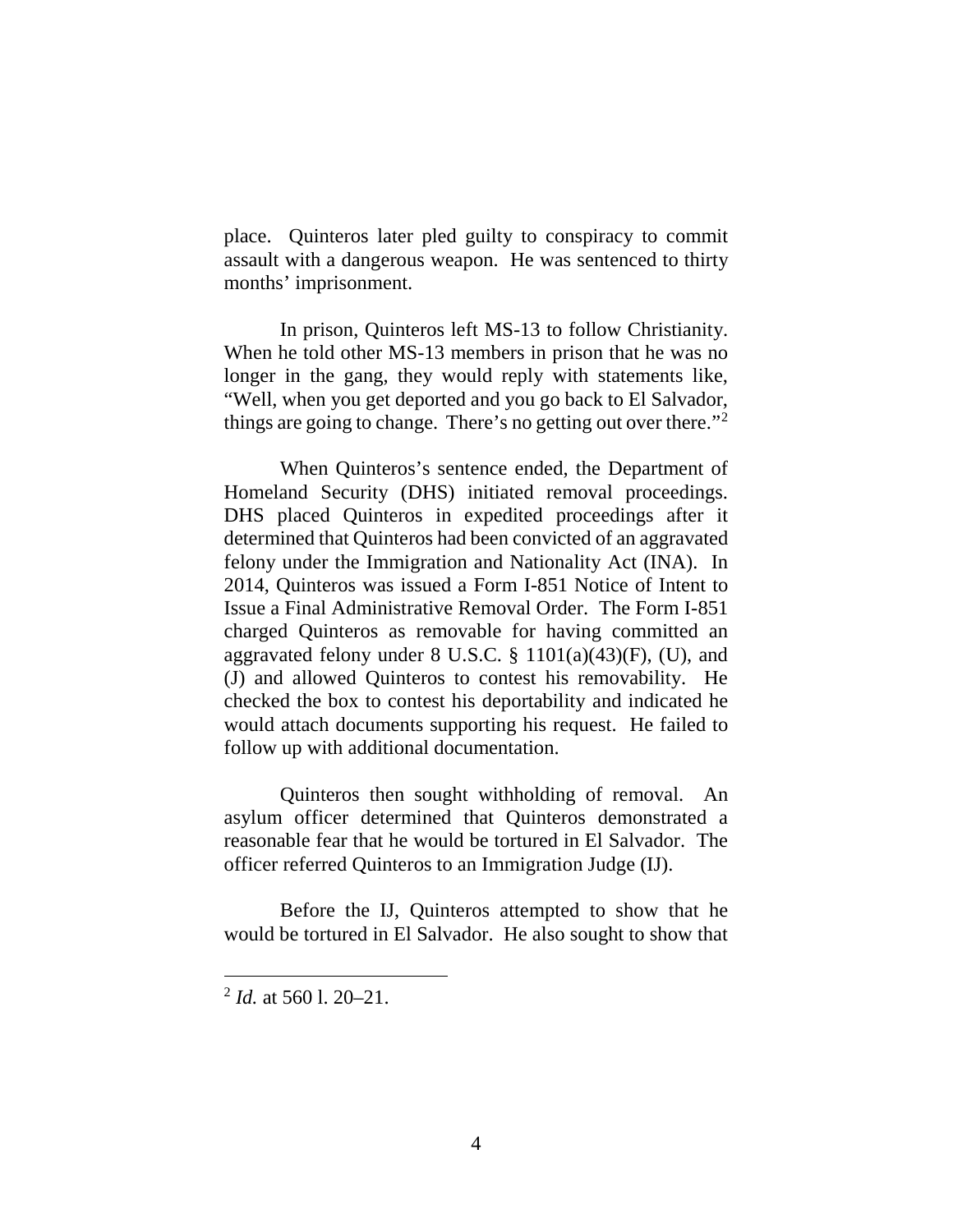the police would, at the very least, be unlikely to protect him and, at worst, would directly perpetrate violence against him. Quinteros testified on his own behalf and presented the testimony of Dr. Thomas Boerman, a country conditions expert. Quinteros also relied on several studies and reports. Most relevant for this appeal, Quinteros submitted a study from the Harvard Law School International Human Rights Clinic (Harvard study) that discussed the perception and treatment of individuals with tattoos in El Salvador.

## A. Quinteros's Testimony

Quinteros gave several reasons why he would be recognizable as a gang member in El Salvador. He "anticipate[d] that he would be readily identified as a deportee because of his distinct accent and his 'NY Yankees' tattoo."[3](#page-5-0) He testified that he knows seventy other gang members, who have been deported to El Salvador, and has cousins in MS-13.

Quinteros also offered anecdotal evidence that other former gang members, deported to El Salvador, had been harassed or killed. Quinteros did not believe that the police would protect him. He testified that other MS-13 members in New York had sent money to the police in El Salvador to secure protection for the gang there. He thought that the police would not get involved in gang-on-gang violence because the police would have little to gain.

## B. Dr. Boerman's Testimony

Dr. Boerman testified as an expert on conditions in El

<span id="page-5-0"></span> <sup>3</sup> *Id.* at 461.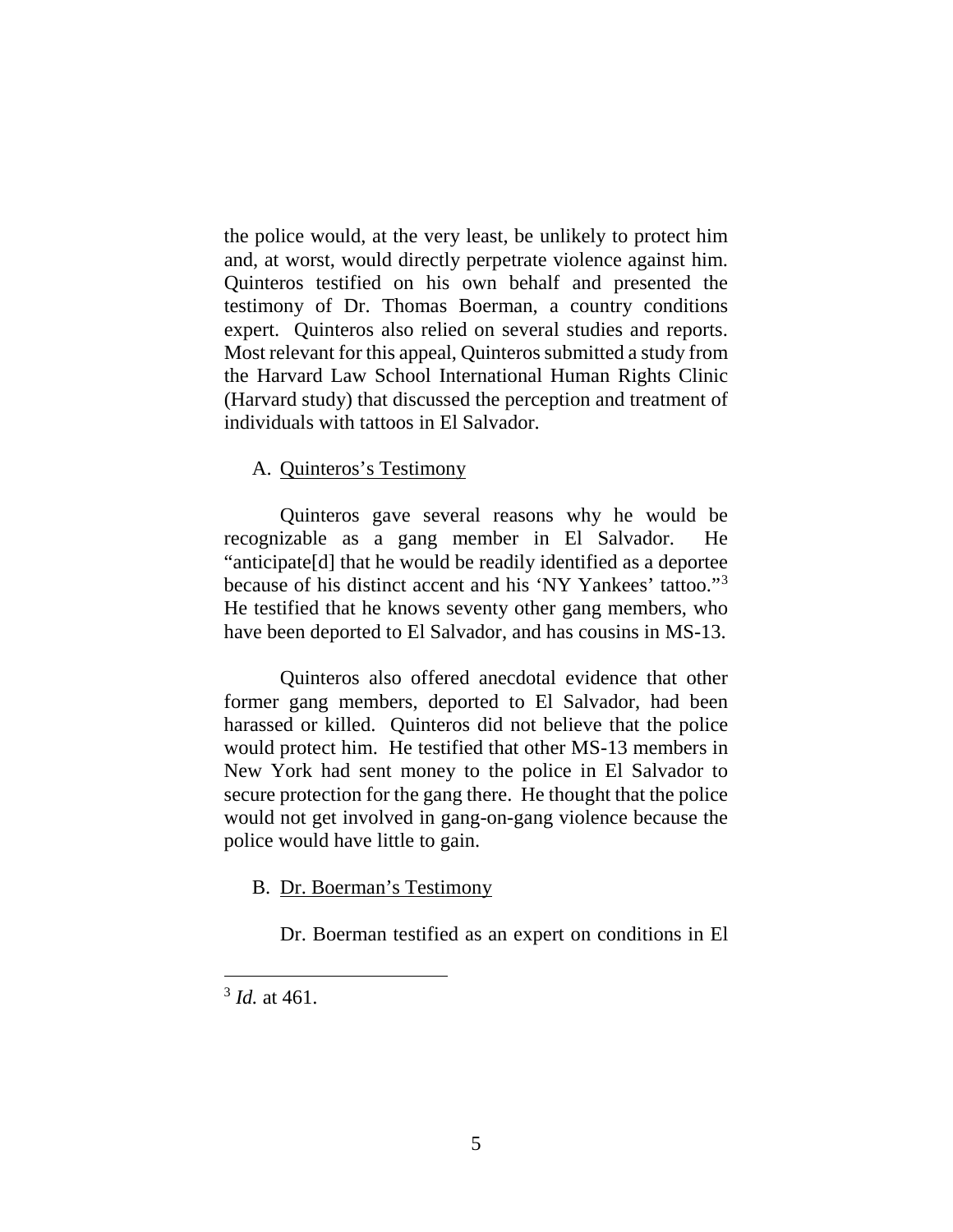Salvador and corroborated much of Quinteros's testimony. He detailed several iterations of largely ineffectual Salvadoran government policies to combat gang violence. First, he described a set of 2003 laws that criminalized gang membership, resulting in the arrest of 20,000 people. Ultimately, however, few people were charged for gang offenses. These laws remain on the books, but at the time of Dr. Boerman's testimony in 2015, he testified that most arrests of suspected gang members resulted in a short period of detention and no charges. When charges are filed, gang members are usually acquitted "because of the effect of witness intimidation, terrorization, and murder."[4](#page-6-0)

Then came a gang truce from 2012 to 2014 that appeared to have decreased homicides. But this truce was discredited after authorities discovered a substantial "increase in the use of clandestine cemeteries."[5](#page-6-1) Some researchers believe that the supposed truce actually strengthened the gangs and increased violence.

In 2014, a new president attempted to implement a new anti-gang policy. That plan also stalled. Although the government has labeled the gangs, including MS-13, "terrorist groups,"[6](#page-6-2) and has authorized the use of El Salvador's antiterrorism laws to combat them, it is not clear whether the government has implemented these laws.

Dr. Boerman also described a "'disconnect' between

<span id="page-6-0"></span> <sup>4</sup> *Id.* at 674.

<span id="page-6-1"></span><sup>5</sup> *Id.* at 666.

<span id="page-6-2"></span><sup>6</sup> *Id.* at 670.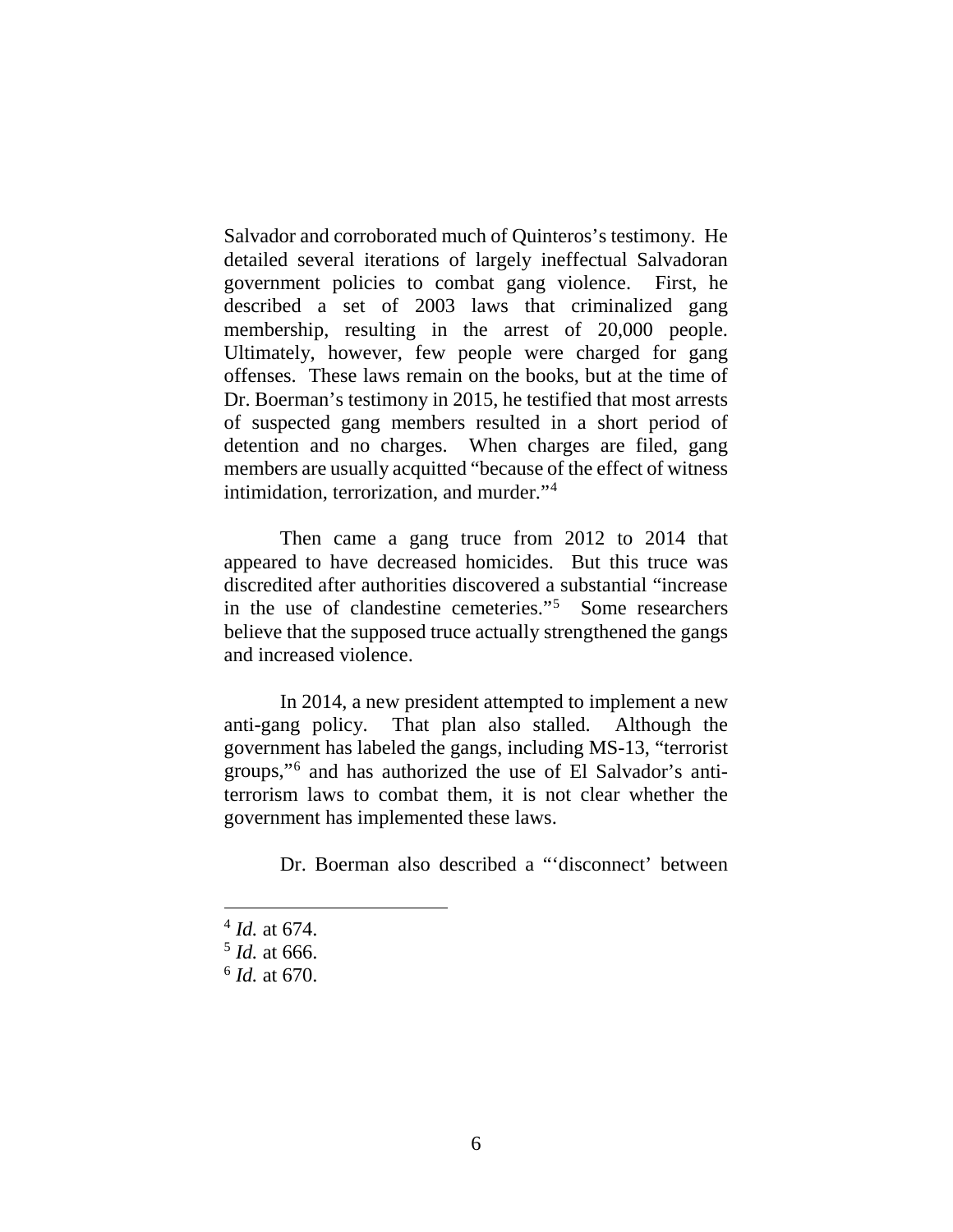official policy and actual practice."<sup>[7](#page-7-0)</sup> For example, although trained on human rights, some "officers have sought permission to form groups that carry out assassinations as an official state function."[8](#page-7-1) According to Dr. Boerman, the Salvadoran government no longer investigates police killings of gang members.

Dr. Boerman detailed a special risk of harm for former gang members. When the U.S. deports an individual, it provides the country to which the deportee is returning with the deportee's gang affiliation and information about his tattoos. Dr. Boerman provided anecdotal evidence that immigration officers, police, and military in El Salvador have subjected suspected gang members to physical violence during the customs process. Gang members and police easily identify newcomers to a community and take great pains to determine their background, including stripping them down to check for tattoos. Dr. Boerman also stated that a New York Yankees tattoo is "commonly recognized as gang affiliated from the United States, in the east coast."[9](#page-7-2) The police or a gang would interpret that tattoo "as gang related."[10](#page-7-3) Efforts to remove the tattoo would result in scarring that would likewise raise suspicions of gang affiliation.

C. Agency Proceedings

After conducting hearings, the IJ denied Quinteros's

<span id="page-7-1"></span><sup>8</sup> *Id.*

<span id="page-7-0"></span> <sup>7</sup> *Id.* at 466.

<span id="page-7-3"></span><span id="page-7-2"></span><sup>9</sup> *Id.* at 683.

<sup>10</sup> *Id.* at 683–84.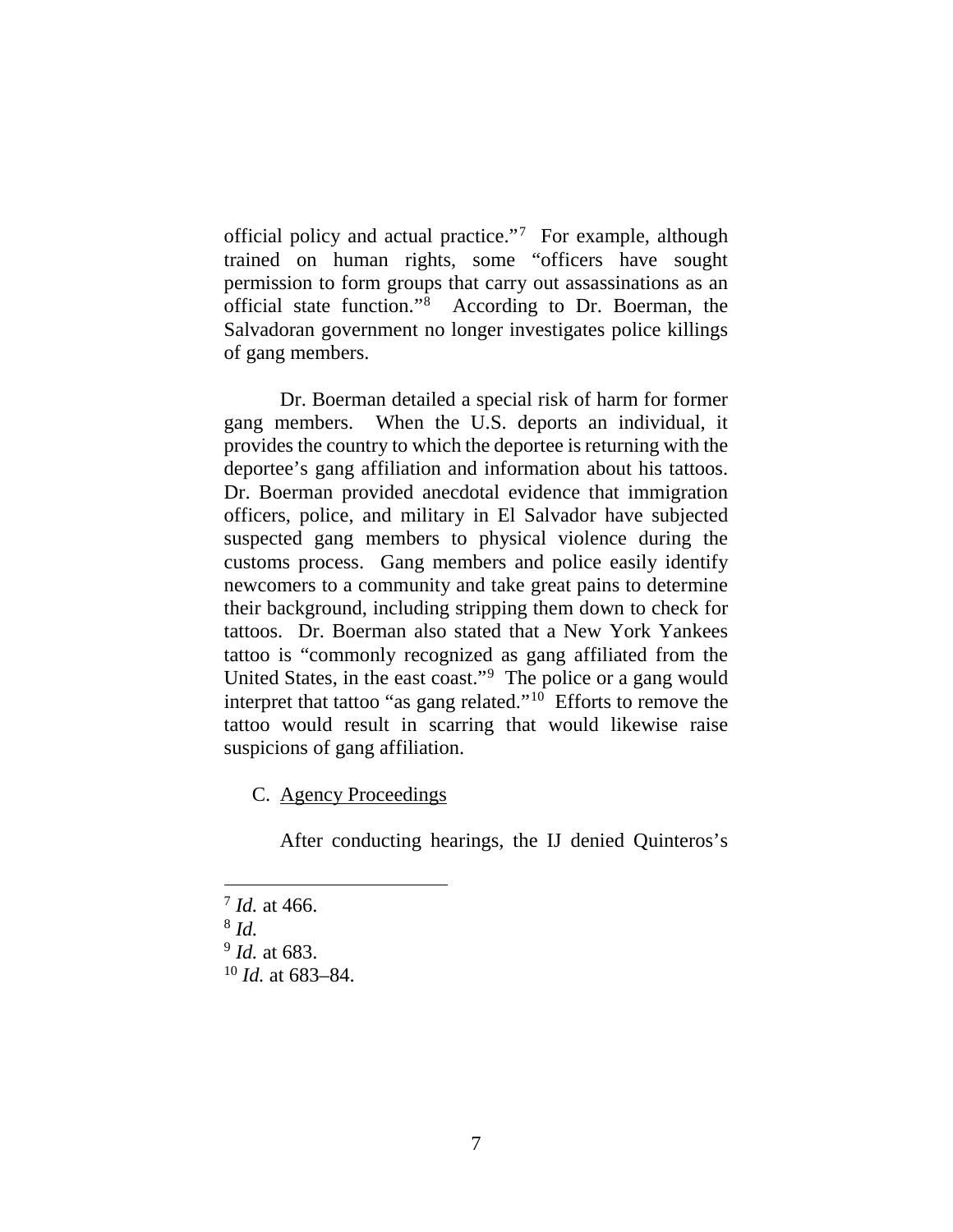request for relief under the Convention Against Torture (CAT). The IJ found that Quinteros "ha[d] shown a clear likelihood that he would be killed or tortured by members of MS-13 and [rival] gangs"[11](#page-8-0) but had not shown that the Salvadoran police would be willfully blind to that torture. The IJ found that the "escalating violence" in El Salvador, although "alarming," was "stemming from war-like conditions" and did "not necessarily mean that the government is abdicating its responsibility to protect the public."<sup>[12](#page-8-1)</sup>

The IJ also determined that Quinteros's crime was an aggravated felony. The IJ applied the modified categorical approach and found that Quinteros's crime was a crime of violence, as defined in 18 U.S.C. § 16(b), and that conspiracy did not require an overt act.<sup>13</sup>

Quinteros appealed the IJ's CAT findings, making no mention of the aggravated felony finding. The BIA affirmed. Quinteros appealed. We granted the government's request to remand, in light of our decision in *Myrie v. Attorney General*, [14](#page-8-3) in order to determine if the Salvadoran government, more likely than not, would acquiesce in Quinteros's torture by gang members

On remand, both Quinteros and the government offered

<span id="page-8-3"></span><sup>14</sup> 855 F.3d 509 (3d Cir. 2017).

<span id="page-8-0"></span> <sup>11</sup> *Id.* at 477.

<sup>12</sup> *Id.* at 479.

<span id="page-8-2"></span><span id="page-8-1"></span> $^{13}$  A crime of violence is an aggravated felony under 8 U.S.C.  $§$  1101(a)(43)(F), and a conspiracy to commit a crime of violence is an aggravated felony under 8 U.S.C. § 1101(a)(43)(U).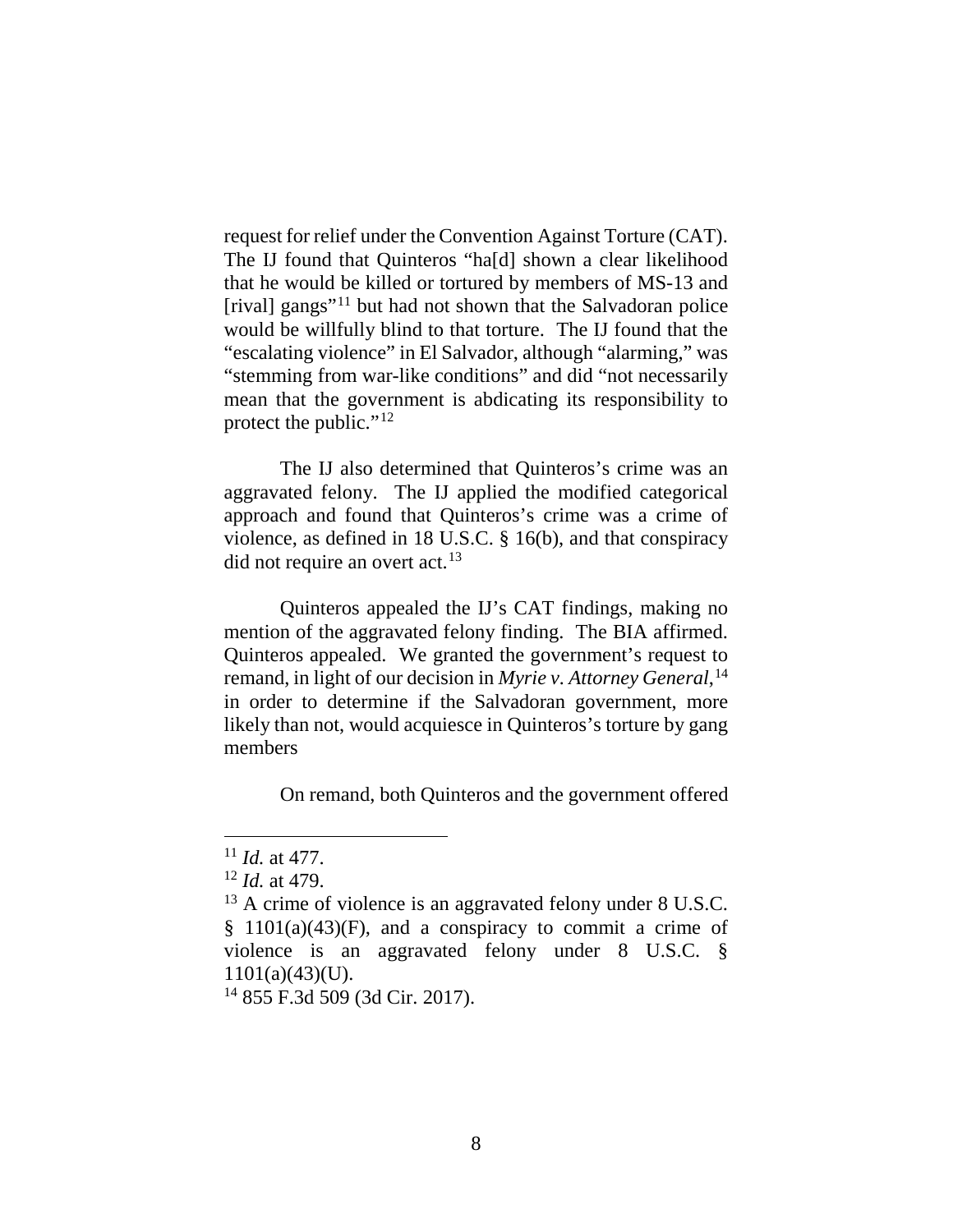additional, updated evidence on conditions in El Salvador. Because the effect of Quinteros's evidence was essentially the same, the second IJ adopted the first IJ's finding that Quinteros had shown a likelihood of being killed or tortured by gangs and similarly found that the Salvadoran officials' likely response would not constitute acquiescence. The IJ noted that he had reviewed Quinteros's prior and current testimony, Dr. Boerman's prior testimony and written declaration, and all other supporting materials in conjunction with United States Department of State country condition reports.<sup>[15](#page-9-0)</sup> The IJ rested his findings on the new efforts El Salvador was taking to combat gang violence and the lack of evidence that a Yankees tattoo was a gang symbol.

Quinteros appealed to the Board. While his appeal was pending, the Supreme Court in *Sessions v. Dimaya*[16](#page-9-1) invalidated 18 U.S.C. § 16(b), as unconstitutionally vague. Quinteros moved to remand based on *Dimaya*. The Board then determined that, because Quinteros was in expedited removal proceedings, he could not challenge his status as an aggravated felon. [17](#page-9-2) In a footnote, the Board noted that Quinteros was subject to expedited removal proceedings because he committed an aggravated felony under 8 U.S.C. §  $1101(a)(43)(F)$ , (U), and (J).<sup>18</sup> To accept such logic would

 $17$  AR 8.

<span id="page-9-0"></span> <sup>15</sup> AR 130.

<span id="page-9-1"></span><sup>16</sup> 138 S.Ct. 1204 (2018).

<span id="page-9-3"></span><span id="page-9-2"></span><sup>&</sup>lt;sup>18</sup> Section 1101(a)(43)(J) classifies certain racketeering offenses as aggravated felonies. Although the DHS Notice of Intent listed subsections (F), (U), and (J) as the basis for its aggravated felony finding, the first IJ found Quinteros removable only under (F) and (U).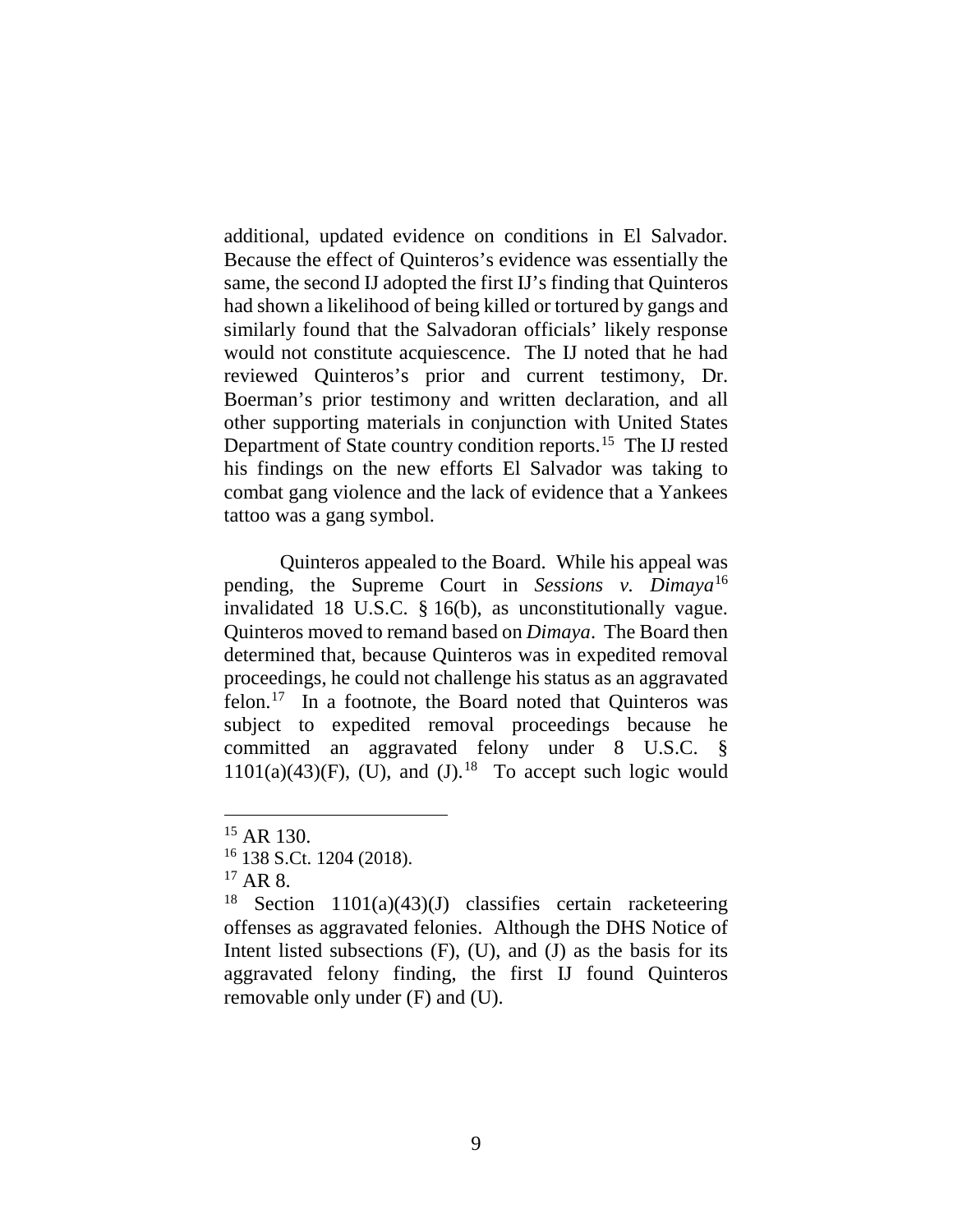render it impossible for anyone in such a situation to challenge their status before the BIA.

The Board affirmed the denial of Quinteros's CAT claim. In doing so, the Board reversed the IJ's finding on the likelihood of torture as clearly erroneous, questioning whether Quinteros would even be recognized as a current or former gang member. The Board also noted that Quinteros had not shown that his tattoo was visible or that it would signify to others that he was a current or former gang member. The Board agreed with the IJ that Quinteros failed to show acquiescence by state actors, noting the new "extraordinary measures" El Salvador was taking "to combat gang violence."<sup>[19](#page-10-0)</sup>

Quinteros petitioned this Court for review of the finding that his conviction is an aggravated felony and, in light of *Dimaya*, of the Board's denial of his motion to remand. Quinteros also alleges that the Board committed legal error in denying CAT relief.

## **II.**

We have jurisdiction over final orders of removal under 8 U.S.C. § 1252(a)(1). The government argues that where, as here, the agency has found that an alien committed an aggravated felony, we have no jurisdiction under 8 U.S.C. §  $1252(a)(2)(C)$  to review the removal order. Nevertheless, we retain jurisdiction over "constitutional claims or questions of

<span id="page-10-0"></span> $19$  AR 6.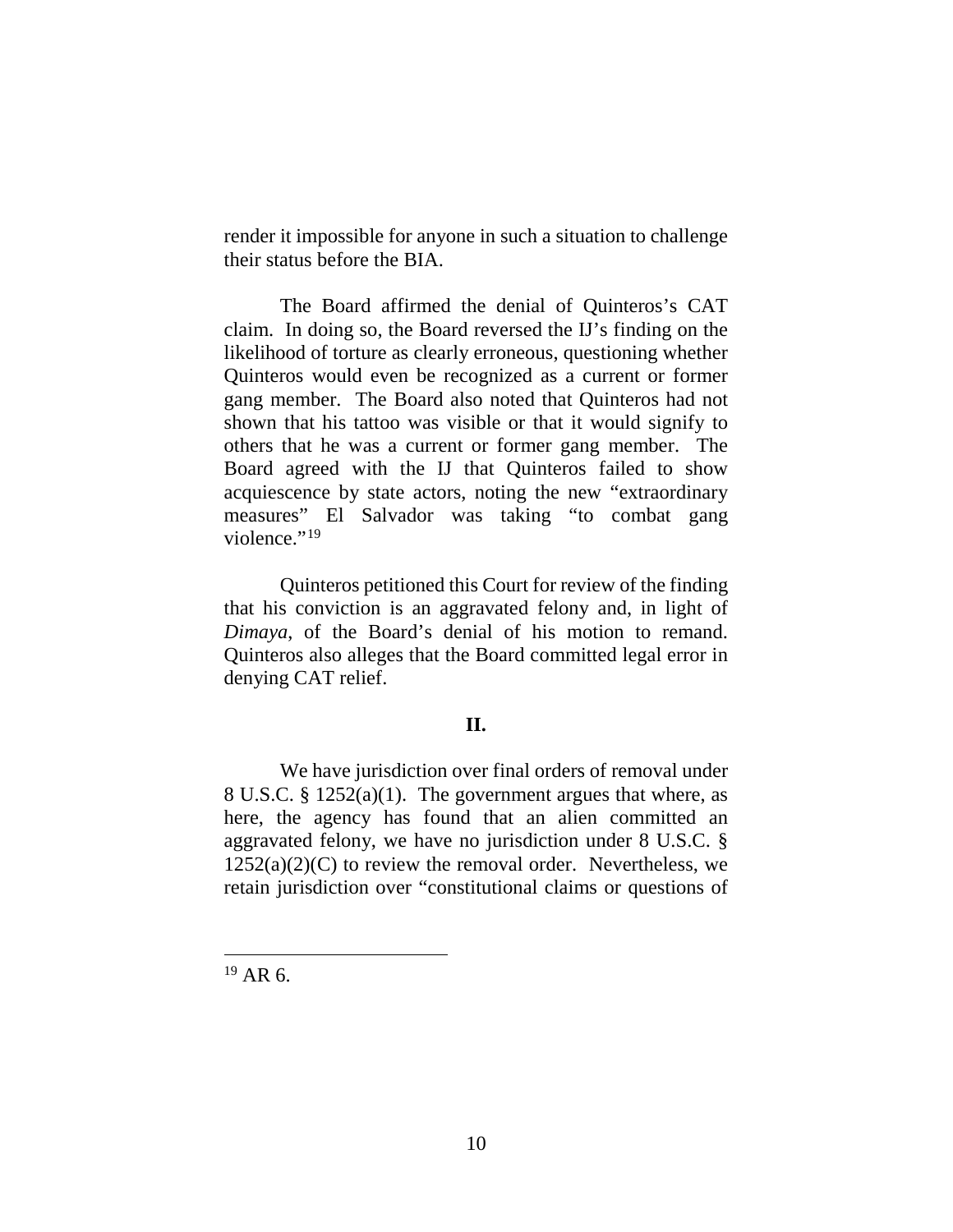law."<sup>20</sup> If "the BIA issues a decision on the merits and not simply a summary affirmance, we review the BIA's, and not the IJ's, decision."[21](#page-11-1) We also review those portions of the IJ decision that the Board adopts or defers to. $^{22}$  $^{22}$  $^{22}$ 

#### **III.**

## A. This Court has jurisdiction to consider whether Quinteros was convicted of an aggravated felony.

The first question we must answer is whether we have jurisdiction to hear Quinteros's challenge to the aggravated felony finding. The government argues that Quinteros failed to exhaust his administrative remedies because he did not challenge the aggravated felony finding in response to the initial notice of intent to issue a final administrative removal order. Quinteros argues that he did all that was required: He checked the box on the BIA form that indicated he disagreed with the finding of removability.<sup>23</sup> Although generally an alien

<span id="page-11-0"></span> $20$  8 U.S.C. § 1252(a)(2)(C), (D).

<span id="page-11-1"></span><sup>21</sup> *Chavarria v. Gonzalez*, 446 F.3d 508, 515 (3d Cir. 2006).

<span id="page-11-2"></span><sup>22</sup> *Id. See also Voci v. Gonzales*, 409 F.3d 607, 612 (3d Cir. 2005).

<span id="page-11-3"></span><sup>23</sup> The parties' arguments highlight a circuit split over what an alien must do on appeal to have properly preserved a challenge to DHS's aggravated felony finding. The Eleventh Circuit held that failure to contest one's classification as an aggravated felon in response to a final administrative removal order deprives the reviewing court of jurisdiction because the alien has not exhausted administrative remedies. *Malu v. United States Att'y Gen.*, 764 F.3d 1282, 1289 (11th Cir. 2014). The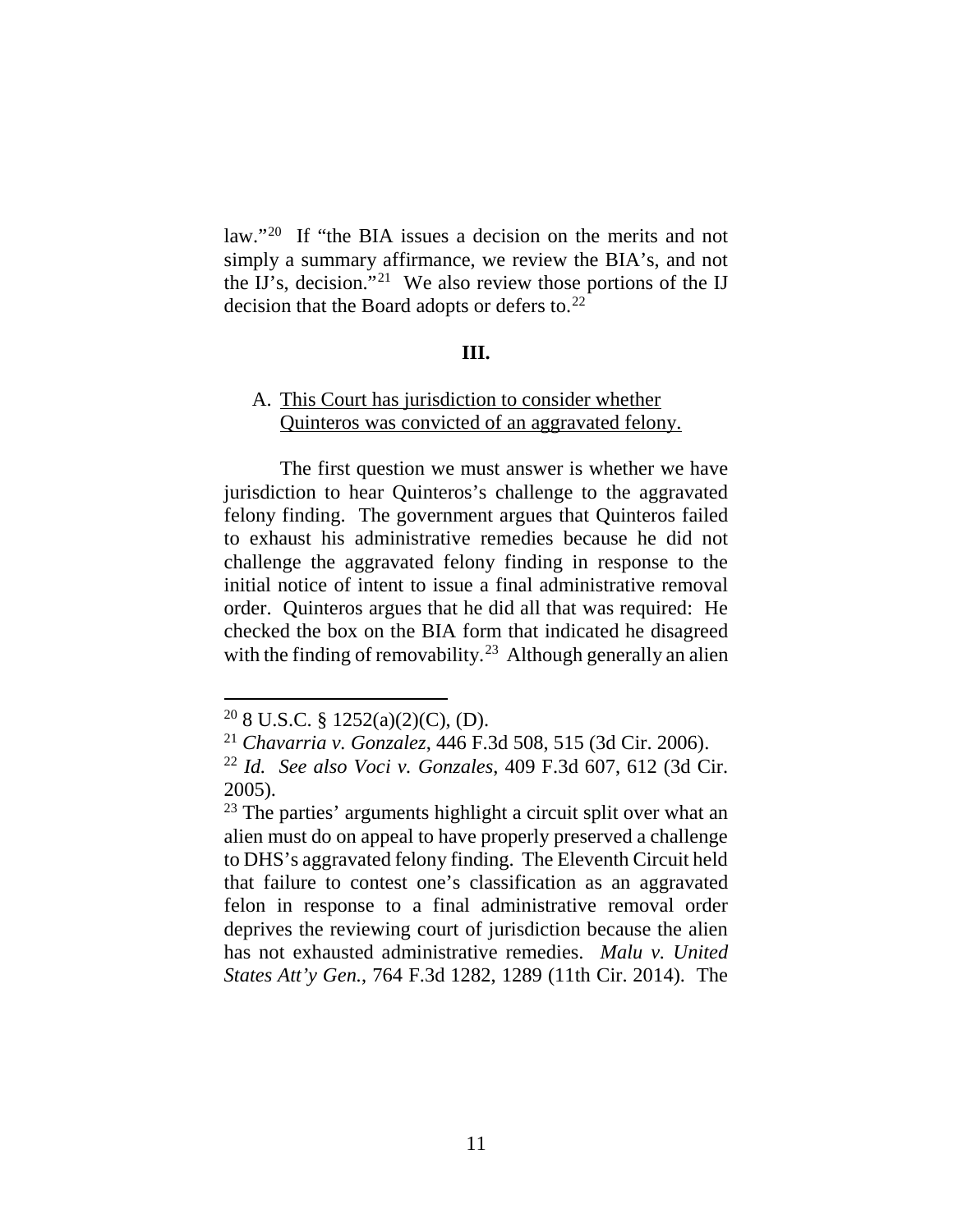is required to exhaust his administrative remedies—a jurisdictional requirement<sup>24</sup>—an agency revives an alien's unexhausted claim when it *sua sponte* considers an issue. [25](#page-12-1) Here, the first IJ *sua sponte* determined that Quinteros's conviction was for an aggravated felony under § 1101(a)(43)(F) and (U).

Although Quinteros did not challenge on appeal the IJ's aggravated felony finding, he did file a motion to remand to the IJ, challenging his removability as an aggravated felon. The Board considered this motion to remand and concluded that Quinteros could not challenge the aggravated felon determination in expedited removal proceedings. Because the Board had the opportunity to consider Quinteros's challenge to his removability as an aggravated felon and declined to do so

Fourth Circuit held that an alien in expedited removal proceedings can raise only factual challenges in administrative proceedings and so the reviewing court has jurisdiction over legal challenges to removability "in the first instance on appeal." *Etienne v. Lynch*, 813 F.3d 135, 138 (4th Cir. 2015). The Fifth and Seventh Circuits have held similarly. *Valdiviez-Hernandez v. Holder*, 739 F.3d 184, 187 (5th Cir. 2013); *Victoria-Faustino v. Sessions*, 865 F.3d 869, 873 (7th Cir. 2017). We need not wade into this circuit split because here, the agency took up Quinteros's challenge *sua sponte*. 24 *Popal v. Gonzales*, 416 F.3d 249, 252 (3d Cir. 2005). A

<span id="page-12-0"></span>court cannot hear a claim unless "an alien has exhausted all administrative remedies available to the alien as of right." 8 U.S.C. § 1252(d)(1).

<span id="page-12-1"></span><sup>25</sup> *Lin v. Att'y Gen. of United States*, 543 F.3d 114, 123–25 (3d Cir. 2008).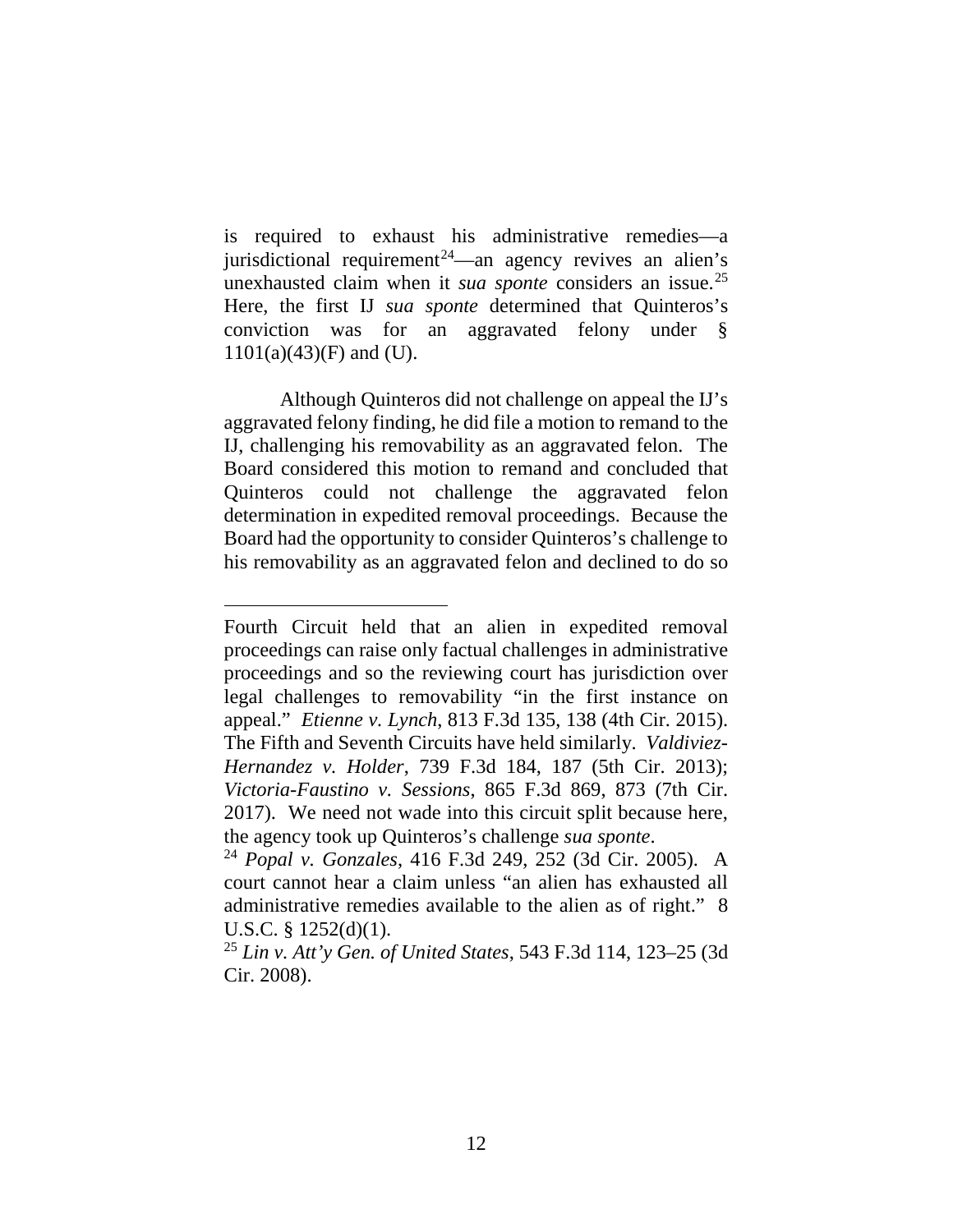on the merits, the aggravated felony issue is exhausted for purposes of appeal. [26](#page-13-0)

Moreover, we always retain jurisdiction to determine our own jurisdiction.<sup>27</sup> As we have said before, this principle extends to "jurisdiction to address [the] jurisdictional prerequisite . . . of . . . 'whether an alien was convicted of a non-reviewable aggravated felony.'"[28](#page-13-2) We will therefore first determine whether Quinteros was convicted of an aggravated felony. Our review of this issue is "de novo as it implicates a purely legal question."[29](#page-13-3)

## B. Quinteros did not commit an aggravated felony.

DHS charged Quinteros as deportable for being convicted of an aggravated felony under 2 U.S.C.  $1101(a)(43)(F)$ , (J), and (U). Subsection (F) applies to a crime of violence using the definition in 18 U.S.C. § 16.[30](#page-13-4) Subsection

<span id="page-13-2"></span><sup>28</sup> *Restrepo*, 617 F.3d at 790.

<span id="page-13-3"></span><sup>29</sup> *Id.*

<span id="page-13-0"></span><sup>&</sup>lt;sup>26</sup> We have previously found jurisdiction where a party includes an issue in the Notice of Appeal to the BIA but fails to include the issue in the brief to the BIA and the BIA does not address the issue. *See Hoxha v. Holder*, 559 F.3d 157, 158, 161 (3d Cir. 2009).

<span id="page-13-1"></span><sup>27</sup> *Restrepo v. Att'y Gen. of United States*, 617 F.3d 787, 790 (3d Cir. 2010) (quoting *Stubbs v. Att'y Gen.*, 452 F.3d 251, 253 n.4 (3d Cir. 2006)).

<span id="page-13-4"></span><sup>30</sup> Section 16 defines crime of violence as: "(a) on offense that has as an element the use, attempted use, or threatened use of physical force against the person or property of another, or (b)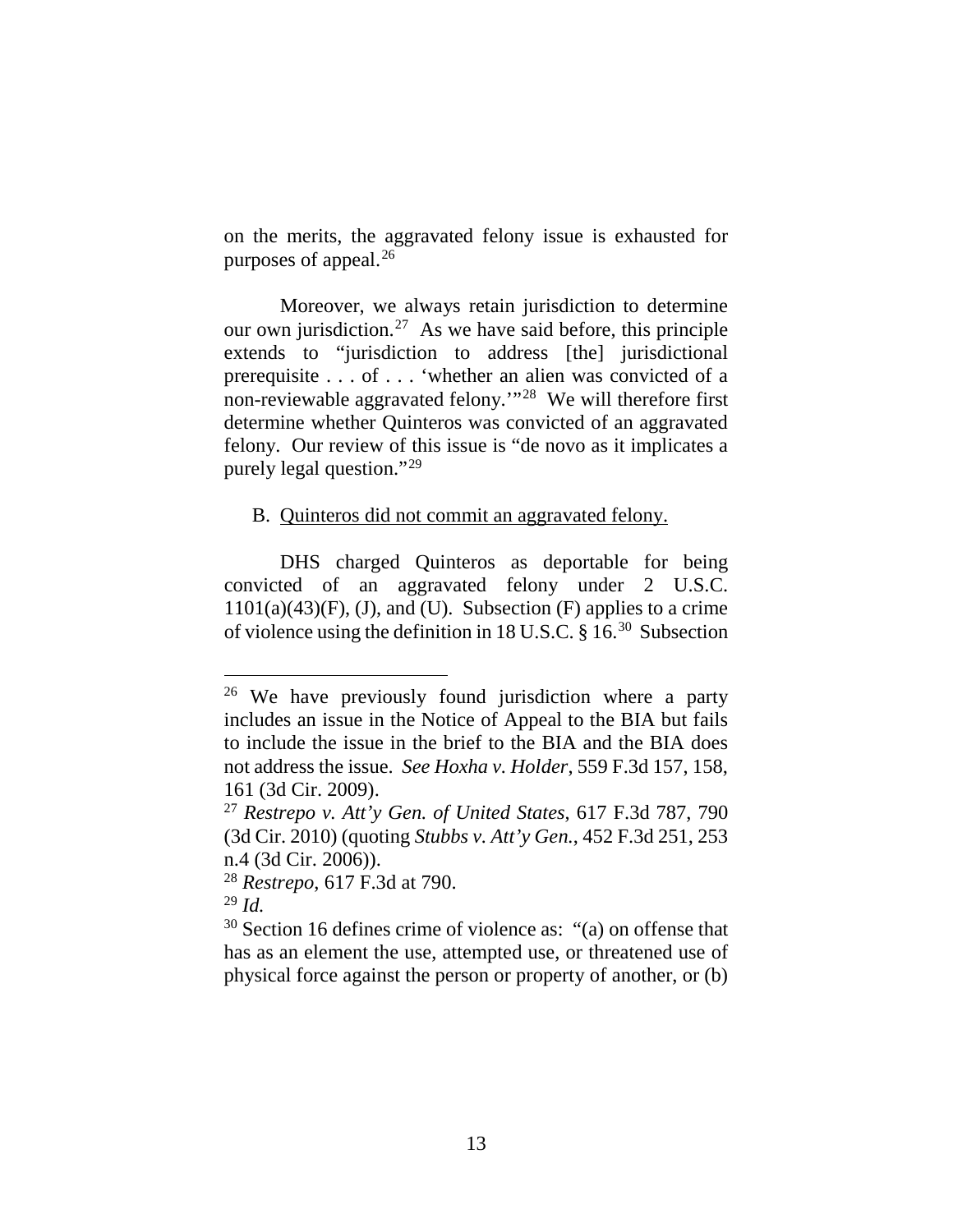(J) applies to several racketeering offenses. Subsection (U) applies to an "attempt or conspiracy to commit" an aggravated felony.

When determining whether a particular offense is an aggravated felony, we apply the categorical approach.<sup>[31](#page-14-0)</sup> Under the strict categorical approach, we compare the state statute of conviction with "the federal statute enumerating categories of crimes" without regard to "the underlying facts."[32](#page-14-1) In applying the categorical approach, we are to "presume that the conviction 'rested upon [nothing] more than the least of th[e] acts' criminalized, and then determine whether even those acts are encompassed by the generic federal offense."[33](#page-14-2)

Quinteros was convicted under 18 U.S.C. § 1959(a)(6). That section states:

> (a) Whoever, as consideration for the receipt of, or as consideration for a promise or agreement to pay,

any other offense that is a felony and that, by its nature, involves a substantial risk that physical force against the person or property of another may be used in the course of committing the offense."

<span id="page-14-0"></span><sup>31</sup> *See Moncrieffe v. Holder*, 569 U.S. 184, 188 (2013); *United States v. Dahl*, 833 F.3d 345, 349 (3d Cir. 2016) (discussing categorical approach as applying to both federal and state convictions).

<span id="page-14-1"></span><sup>32</sup> *Singh v. Ashcroft*, 383 F.3d 144, 161 (3d Cir. 2004).

<span id="page-14-2"></span><sup>33</sup> *Moncrieffe*, 569 U.S. at 191 (2013) (quoting *Johnson v. United States*, 559 U.S. 133, 137 (2010)) (alterations in original).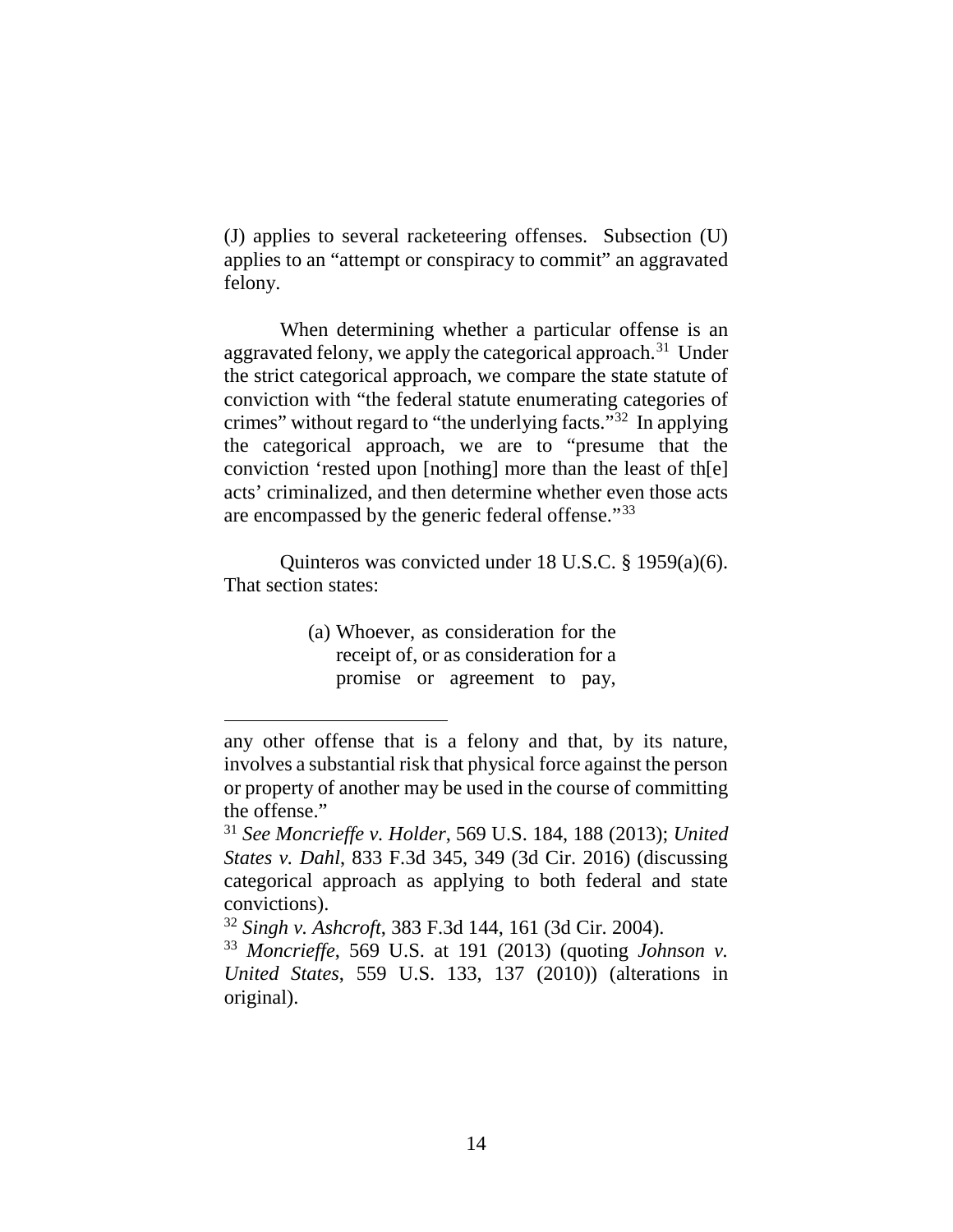anything of pecuniary value from an enterprise engaged in racketeering activity, or for the purpose of gaining entrance to or maintaining or increasing position in an enterprise engaged in racketeering activity, murders, kidnaps, maims, assaults with a dangerous weapon, commits assault resulting in serious bodily injury upon, or threatens to commit a crime of violence against any individual in violation of the laws of any State or the United States, or attempts or conspires so to do, shall be punished—

(6) for attempting or conspiring to commit a crime involving maiming, assault with a dangerous weapon, or assault resulting in serious bodily injury  $\dots$  ."<sup>34</sup>

Because Quinteros's statute of conviction is "an alternatively phrased statute," we must first "determine whether its listed items are elements or means."<sup>[35](#page-15-1)</sup> If the alternatives are elements, some of which would qualify as an aggravated felony and some of which would not, then the modified categorical approach applies, and we can look to

. . .

<span id="page-15-0"></span> $34$  18 U.S.C. § 1959(a)(6).

<span id="page-15-1"></span><sup>35</sup> *Mathis v. United States*, 136 S.Ct. 2243, 2256 (2016).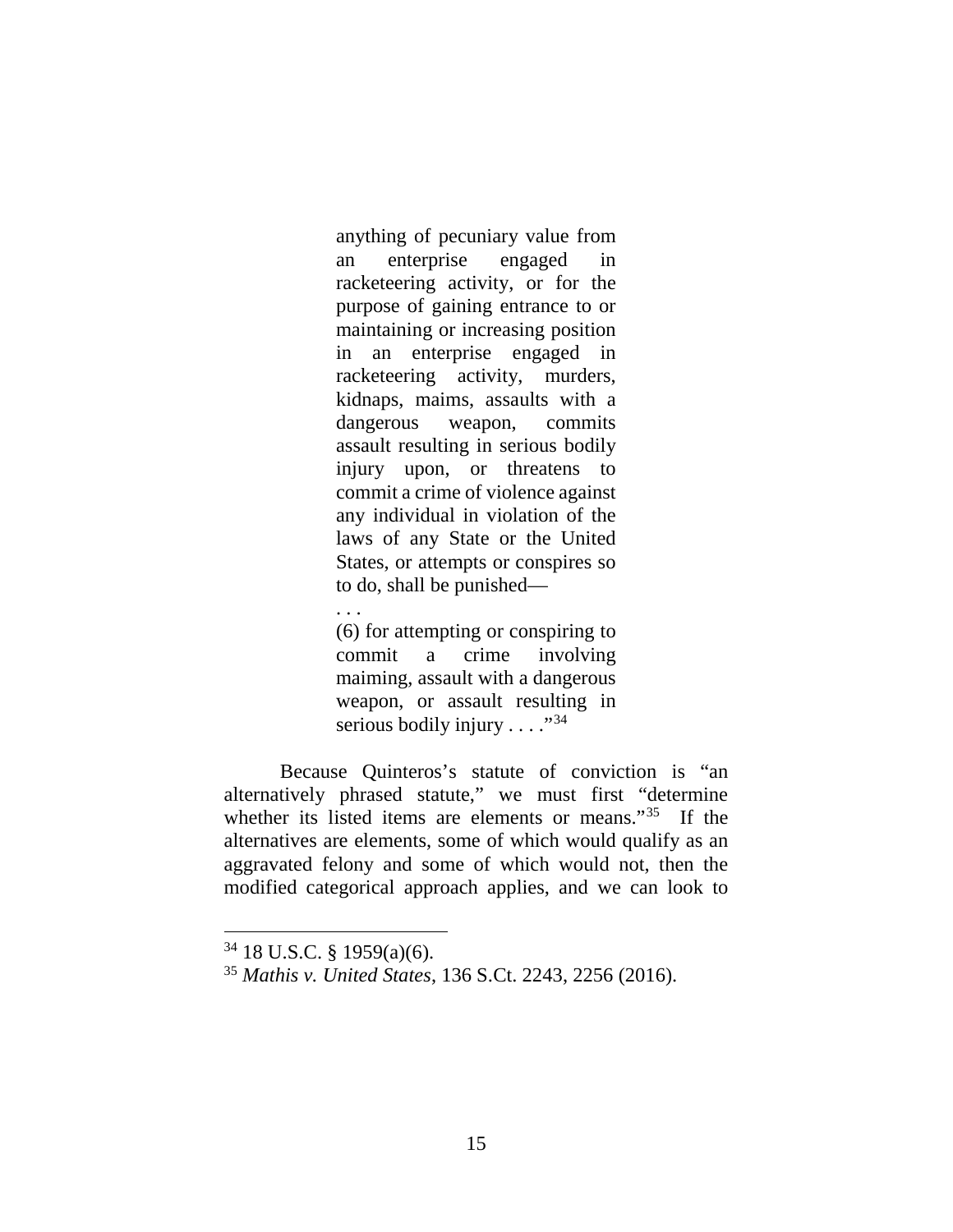documents, related to the crime as committed, to determine "which of the enumerated alternatives played a part in the [petitioner's] prior conviction, and then compare that element (along with all others) to those of the generic crime." $36$ 

## *1. Quinteros's conviction was not a crime of violence*

*under § 1101(a)(43)(F).*

Section  $1101(a)(43)(F)$  employs the crime of violence definition from 18 U.S.C. § 16. The first IJ found that § 1959(a)(6) constituted a crime of violence as defined in § 16(b). Because the Supreme Court found that § 16(b) was unconstitutionally vague, the IJ's aggravated felony finding based on  $\S$  16(b) cannot stand.<sup>[37](#page-16-1)</sup>

Neither could Quinteros's conviction be a crime of violence under § 16(a), a ground the first IJ did not consider. Section 16(a) defines a crime of violence as "an offense that has as an element the use, attempted use, or threatened use of physical force against the person or property of another."[38](#page-16-2) Looking at the least culpable conduct, an individual could be convicted of conspiracy under 18 U.S.C. § 1959(a)(6) without the use, attempted use, or threatened use of physical force.

<span id="page-16-0"></span> <sup>36</sup> *Id.*

<span id="page-16-1"></span><sup>37</sup> Because we hold that the IJ's aggravated felony finding under § 16(b) was in error after *Sessions v. Dimaya*, 138 S.Ct. 1204, we need not address whether the Board's denial of Quinteros's motion to remand was error.

<span id="page-16-2"></span> $38$  18 U.S.C. § 16(a).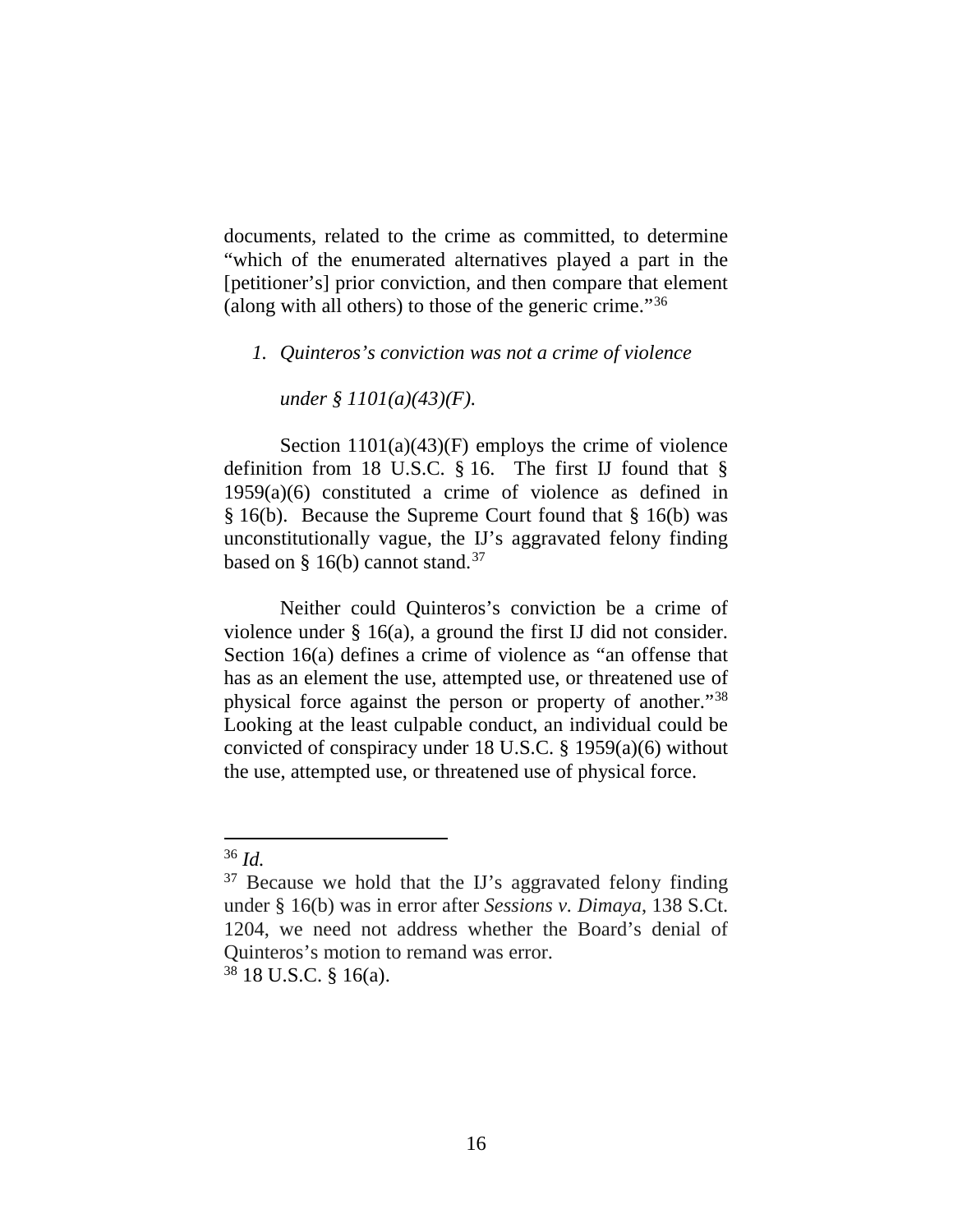## *2. Quinteros's conviction was not a conspiracy or attempt to commit a crime of violence under § 1101(a)(43)(U).*

Next, we determine if Quinteros was convicted of an aggravated felony under  $\S 1101(a)(43)(U)$  for "an attempt or conspiracy to commit" a crime of violence.[39](#page-17-0) Using the categorical approach, we compare the statute of conviction, § 1959(a)(6), with generic conspiracy as used in the INA, §  $1101(a)(43)(U)$ . A conviction under § 1959(a)(6) does not require an overt act in furtherance of the conspiracy.[40](#page-17-1) We must determine whether the INA's generic definition of conspiracy requires an overt act. We hold that it does.

<span id="page-17-0"></span> <sup>39</sup> 8 U.S.C. § 1101(a)(43)(U).

<span id="page-17-1"></span><sup>&</sup>lt;sup>40</sup> Generally, where the statutory text "does not expressly make the commission of an overt act an element of the conspiracy offense, the government need not prove an overt act to obtain a conviction." *Whitfield v. United States*, 543 U.S. 209, 214 (2005). *See also United States v. Salahuddin*, 765 F.3d 329, 339 (3d Cir. 2014) (declining to find an overt act requirement for Hobbs Act conspiracy where the statute "makes no mention of a required act"). Other Circuits examining § 1959(a)(6), or similar subsections, have generally not required an overt act. *See, e.g.*, *United States v. McCollum*, 885 F.3d 300, 309 (4th Cir. 2018) (finding that 18 U.S.C.  $\S$  1959(a)(5) does not require an overt act); *United States v. Diaz*, 176 F.3d 52 (2d Cir. 1999) (finding no overt act required for  $\S$  1959(a)(6)). Only in an unpublished Ninth Circuit opinion did a panel note that the jury had to be unanimous on an overt act for a conviction under § 1959(a)(6). *See United States v. Franco*, 745 F. App'x 285, 287 (9th Cir. 2018).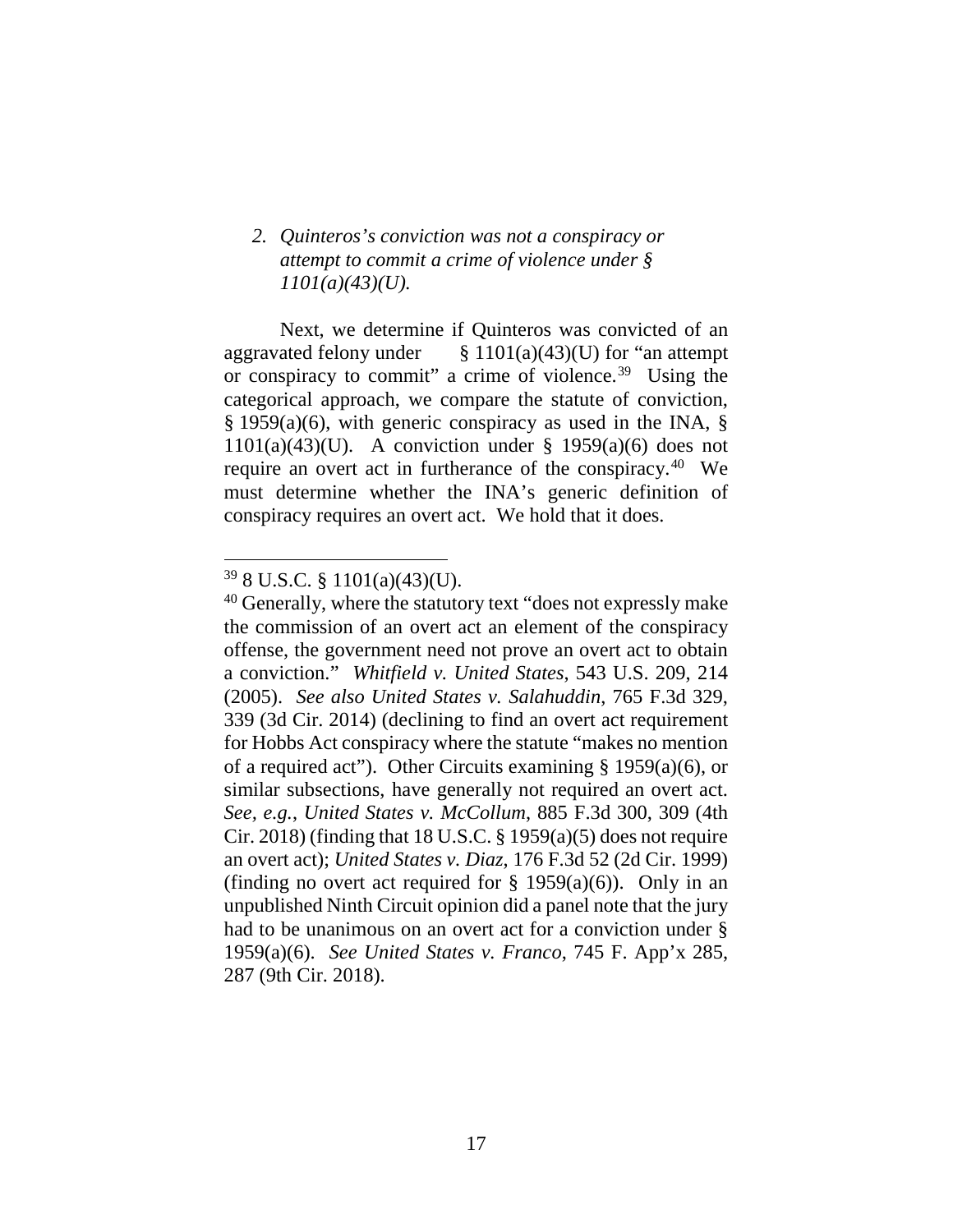The government argues that the BIA's interpretation of § 1101(a)(43)(U) is entitled to deference.<sup>41</sup> Generally, *Chevron* principles apply "to an agency's consistent interpretation of the statute it administers,"[42](#page-18-1) including the INA.[43](#page-18-2) "[T]he issue of *Chevron* deference to the BIA's evaluation of criminal statutes in light of the INA has generated some controversy and confusion."<sup>[44](#page-18-3)</sup> We defer to the agency's reasonable interpretation of a statute only if the text of the statute is "unclear" and we cannot "discern congressional intent by utilizing various tools of statutory construction."[45](#page-18-4) We find no reason to defer to the BIA here because the meaning of "conspiracy" in  $\S 1101(a)(43)(U)$  of the INA is unambiguous when employing the ordinary tools of statutory construction.

<span id="page-18-4"></span><sup>45</sup> *Restrepo*, 617 F.3d at 792.

<span id="page-18-0"></span> <sup>41</sup> The government relies primarily on *Matter of Richardson*, 25 I&N Dec. 226 (BIA 2010). 42 *Matter of Seidman*, 37 F.3d 911, 924 (3d Cir. 1994).

<span id="page-18-2"></span><span id="page-18-1"></span><sup>43</sup> *See Drakes v. Zimski*, 240 F.3d 246, 250 (3d Cir. 2001). "[U]npublished, single-member BIA decisions are not entitled to *Chevron* deference." *Mahn v. Att'y Gen. of United States*, 767 F.3d 170, 173 (3d Cir. 2014). But, here, the IJ relied on *Matter of Richardson*, 25 I&N Dec. 226 (BIA 2010), a published decision of a panel of the Board that held that conspiracy under  $\S 1101(a)(43)(U)$  does not require an overt

<span id="page-18-3"></span>act. 44 *Lewin v. Att'y Gen. of United States*, 885 F.3d 165, 169 (3d Cir. 2018). At least once, we unhesitatingly applied *Chevron*  and deferred to the BIA's reasonable interpretation of the INA. *Restrepo*, 617 F.3d at 796.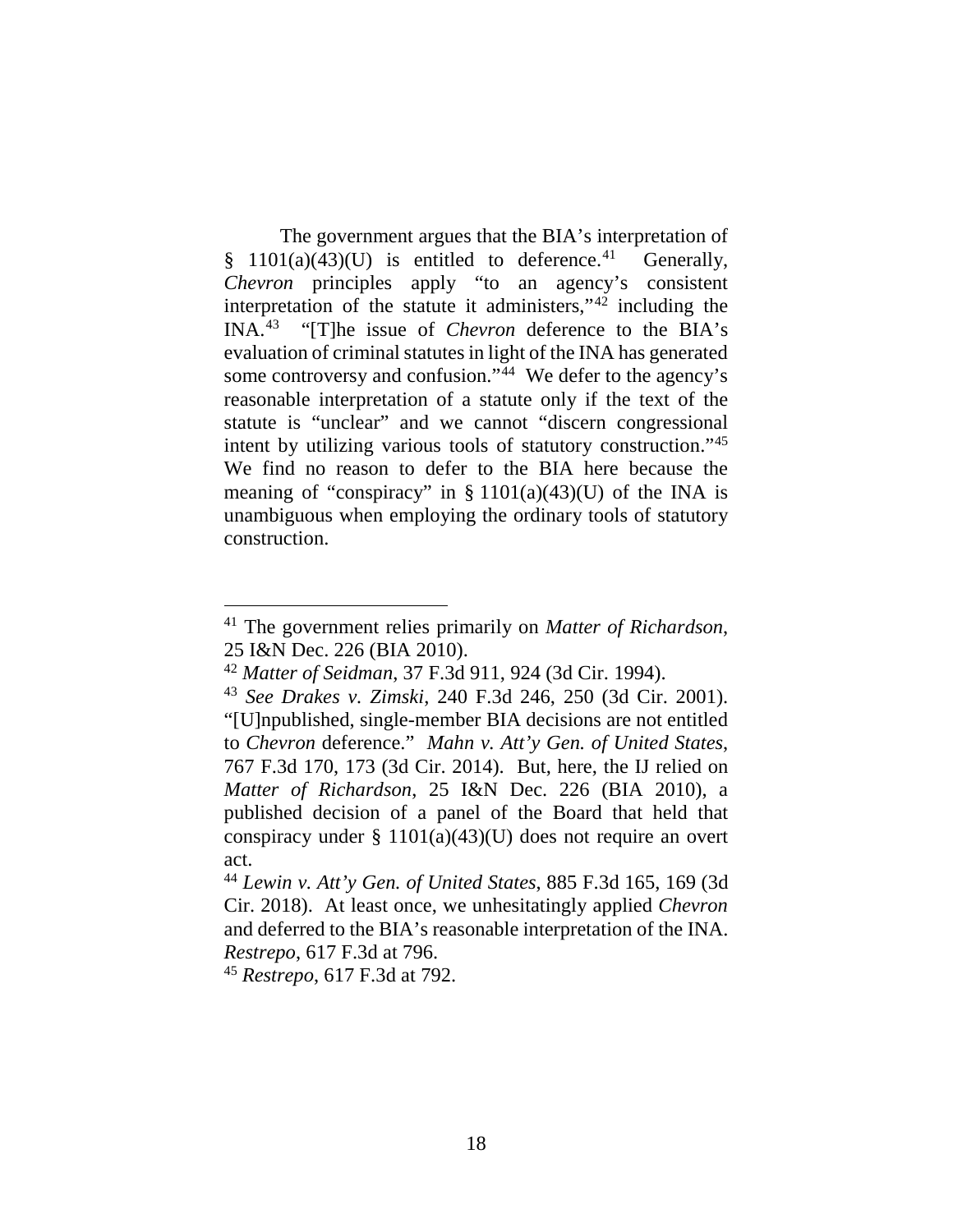Where Congress has not specifically defined a word in a statute, we presume the common law definition applies.<sup>[46](#page-19-0)</sup> But the presumption that a term be given its common-law meaning does not apply when the common law "meaning is obsolete or inconsistent with the statute's purpose."[47](#page-19-1) In those instances, the approach taken "in the criminal codes of most states" replaces the common law definition.<sup>[48](#page-19-2)</sup> We have stated before that, when determining the elements of the generic crime, we look to "the Model Penal Code (MPC), state laws, and learned treatises."[49](#page-19-3) But "the most important factor in defining the generic version of an offense is the approach of the majority of state statutes defining the crime."[50](#page-19-4) We therefore contrast the common law definition of conspiracy with the majority of states' definition of conspiracy and hold that conspiracy in  $\S 1101(a)(43)(U)$  requires an overt act.

At common law, the crime of conspiracy was complete

<span id="page-19-1"></span><sup>47</sup> *Taylor*, 495 U.S. at 594.

<span id="page-19-0"></span> <sup>46</sup> *See Taylor v. United States*, 495 U.S. 575, 592 (1990) (citing *Morissette v. United States*, 342 U.S. 246, 263 (1952)).

<span id="page-19-2"></span><sup>48</sup> *Id.* at 598. The Supreme Court in *Taylor* applied this approach to interpreting 18 U.S.C. § 924(e) for purposes of sentencing enhancement. Later, the Supreme Court applied this same principle to interpreting "theft offense" under the INA. *See Gonzales v. Duenas-Alvarez*, 549 U.S. 183, 190 (2007).

<span id="page-19-3"></span><sup>49</sup> *United States v. Graves*, 877 F.3d 494, 502 (3d Cir. 2017) (interpreting the career offender provisions of the Sentencing Guidelines).

<span id="page-19-4"></span><sup>50</sup> *Id.* at 504.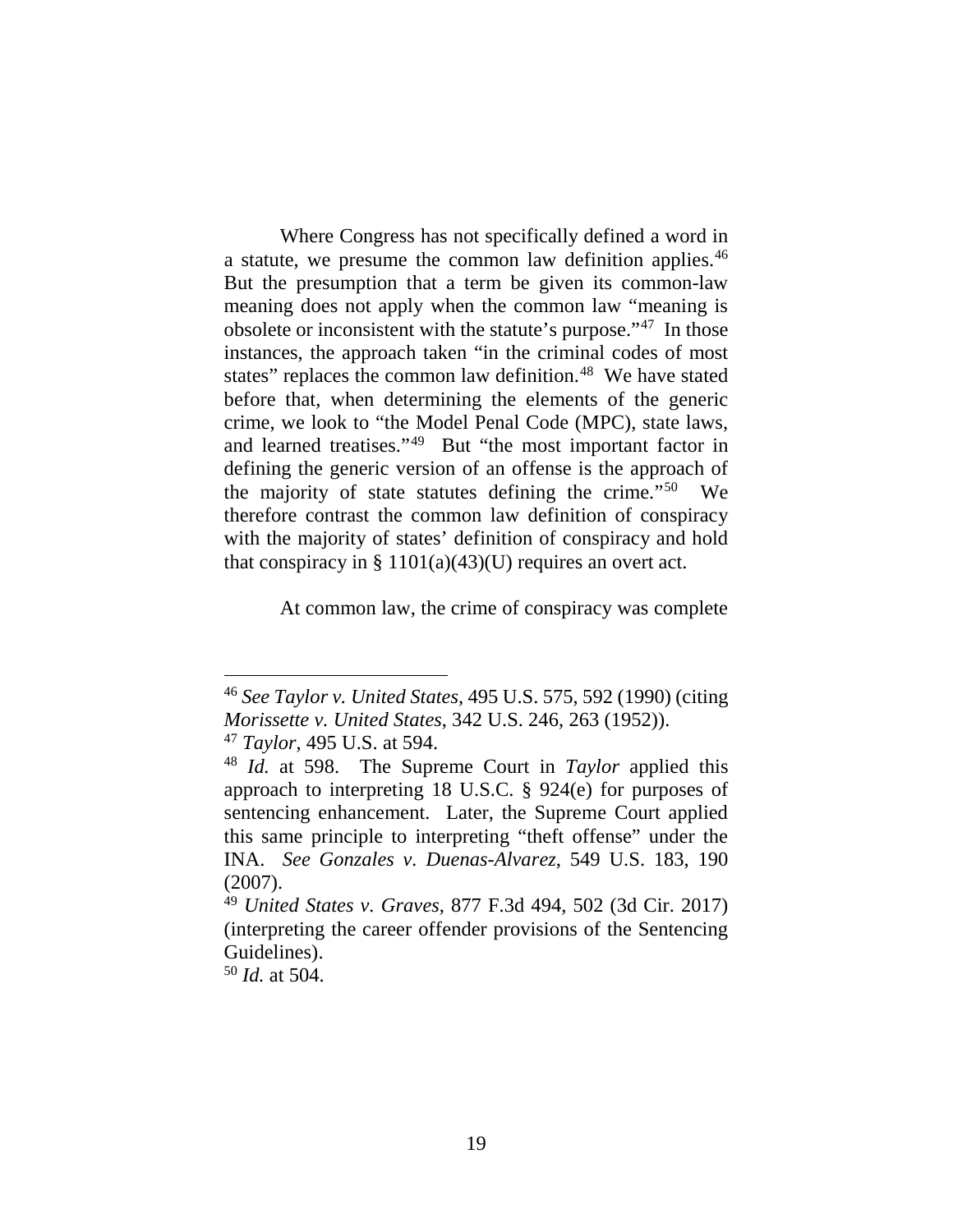upon the making of an agreement.<sup>[51](#page-20-0)</sup> But now, the large majority of states also require an overt act.<sup>52</sup> So does the MPC.<sup>53</sup> Although some courts have continued to apply the common law definition,<sup>[54](#page-20-3)</sup> the meaning of conspiracy has changed. The overt act requirement was an attempt to rein in expansive conspiracy liability,<sup>[55](#page-20-4)</sup> "guarding against the punishment of evil intent alone, and . . . assur[ing] that a criminal agreement actually existed."[56](#page-20-5) We think this change significant and apply the modern overt act requirement reflected in the statutes of a majority of states and the MPC. Because Quinteros's conviction under 18 U.S.C. § 1959(a)(6) does not require an overt act, his conviction is not a categorical match for conspiracy under the INA. Thus he is not an aggravated felon under Subsection U.

## *3. Quinteros's conviction was not a racketeering offense*

*under § 1101(a)(43)(J).*

The government has argued that we need not reach the

<span id="page-20-0"></span> <sup>51</sup> *United States v. Shabani*, 513 U.S. 10, 13–14 (1994) (quoting *Nash v. United States*, 229 U.S. 373, 378 (1913)).

<span id="page-20-1"></span><sup>52</sup> *United States v. Garcia-Santana*, 774 F.3d 528, 534–35 (9th Cir. 2014) ("A survey of state conspiracy statutes reveals that the vast majority demand an overt act to sustain conviction."). <sup>53</sup> *See* Model Penal Code § 5.03(5) (Am. Law Inst. 1985)

<span id="page-20-2"></span><sup>(</sup>requiring overt acts for all crimes "other than a felony of the first or second degree").

<span id="page-20-3"></span><sup>54</sup> *Etienne*, 813 F.3d at 145.

<span id="page-20-4"></span><sup>55</sup> *Garcia-Santana*, 774 F.3d at 536–37.

<span id="page-20-5"></span><sup>56</sup> *Id.* at 537.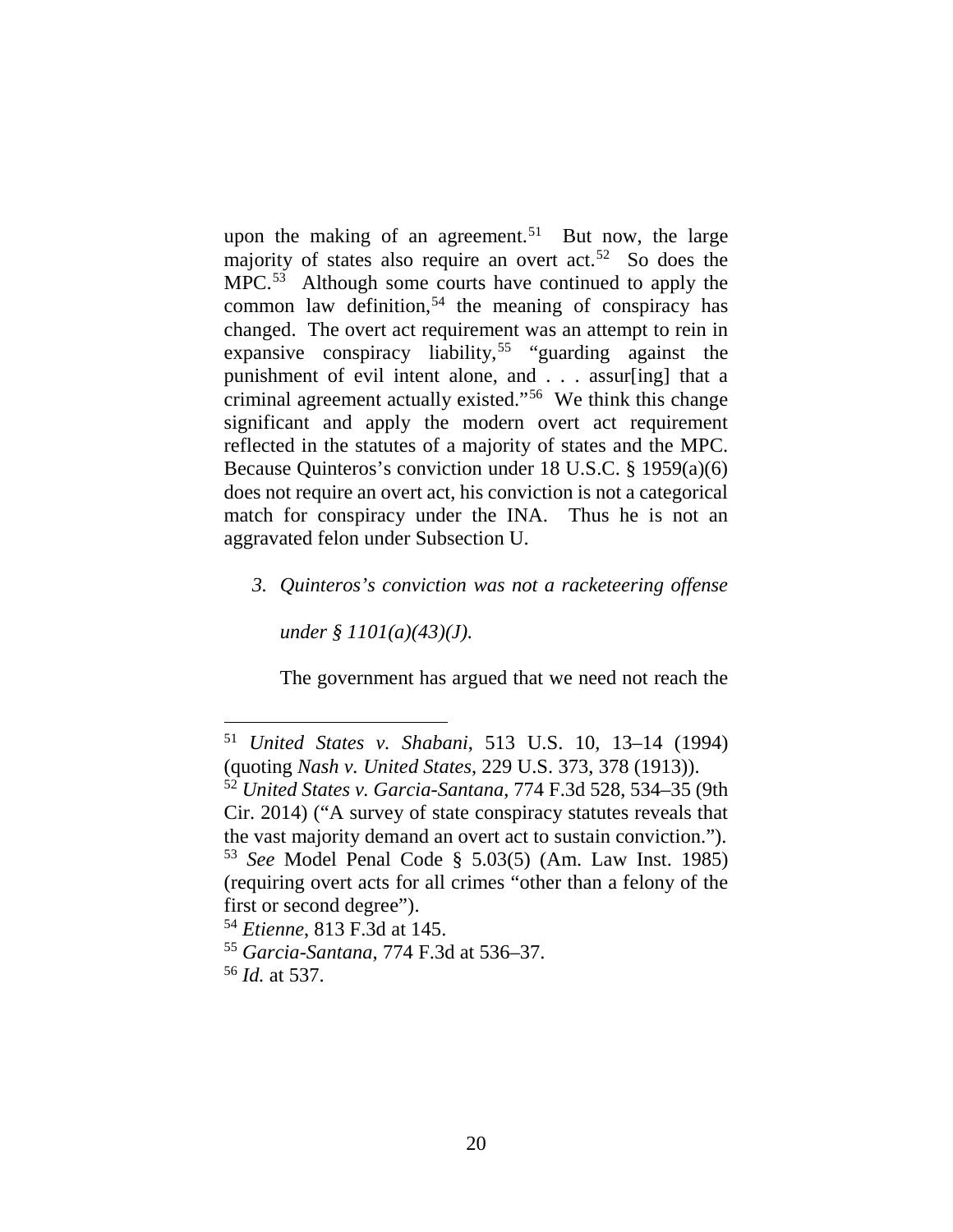question of whether Quinteros was convicted of an aggravated felony for purposes of  $\S 1101(a)(43)(J)$ . The Board noted in a footnote, without explaining its reasoning, that Quinteros's conviction was an aggravated felony under §  $1101(a)(43)(J)$ . Although DHS had included this charge in the Form I-851, this was not a ground that either the IJ or the BIA had previously addressed in the proceedings. Generally, "[w]hen deficiencies in the BIA's decision make it impossible for us to meaningfully review its decision, we must vacate that decision and remand so that the BIA can further explain its reasoning."[57](#page-21-0) But where, as here, the BIA has failed to conduct the categorical approach and the BIA's application of the categorical approach would not be accorded deference, we have considered the question *de novo*. [58](#page-21-1) So too here.

Quinteros's conviction for conspiracy to commit assault with a dangerous weapon is not an aggravated felony as defined in § 1101(a)(43)(J). Subsection J makes an aggravated felony any offense described in 18 U.S.C. §§ 1084, 1955, or 1962. Sections 1084 and 1955 deal only with gambling-related offenses—for which Quinteros's conviction cannot be a categorical match. This leaves offenses described in 18 U.S.C. § 1962, which fall under the general category of racketeering offenses. Although Quinteros's statute of conviction for conspiracy to commit assault with a dangerous weapon bears the title of "violent crimes in aid of racketeering activity," §

<span id="page-21-0"></span> <sup>57</sup> *Kayembe v. Ashcroft*, 334 F.3d 231, 238 (3d Cir. 2003). *See also Cruz v. Att'y Gen. of United States*, 452 F.3d 240, 249 (3d Cir. 2006) ("Where a BIA opinion leaves the scope of our jurisdiction in question, we will remand the case to the BIA for further consideration.").

<span id="page-21-1"></span><sup>58</sup> *See Singh v. Ashcroft*, 383 F.3d 144 at 152.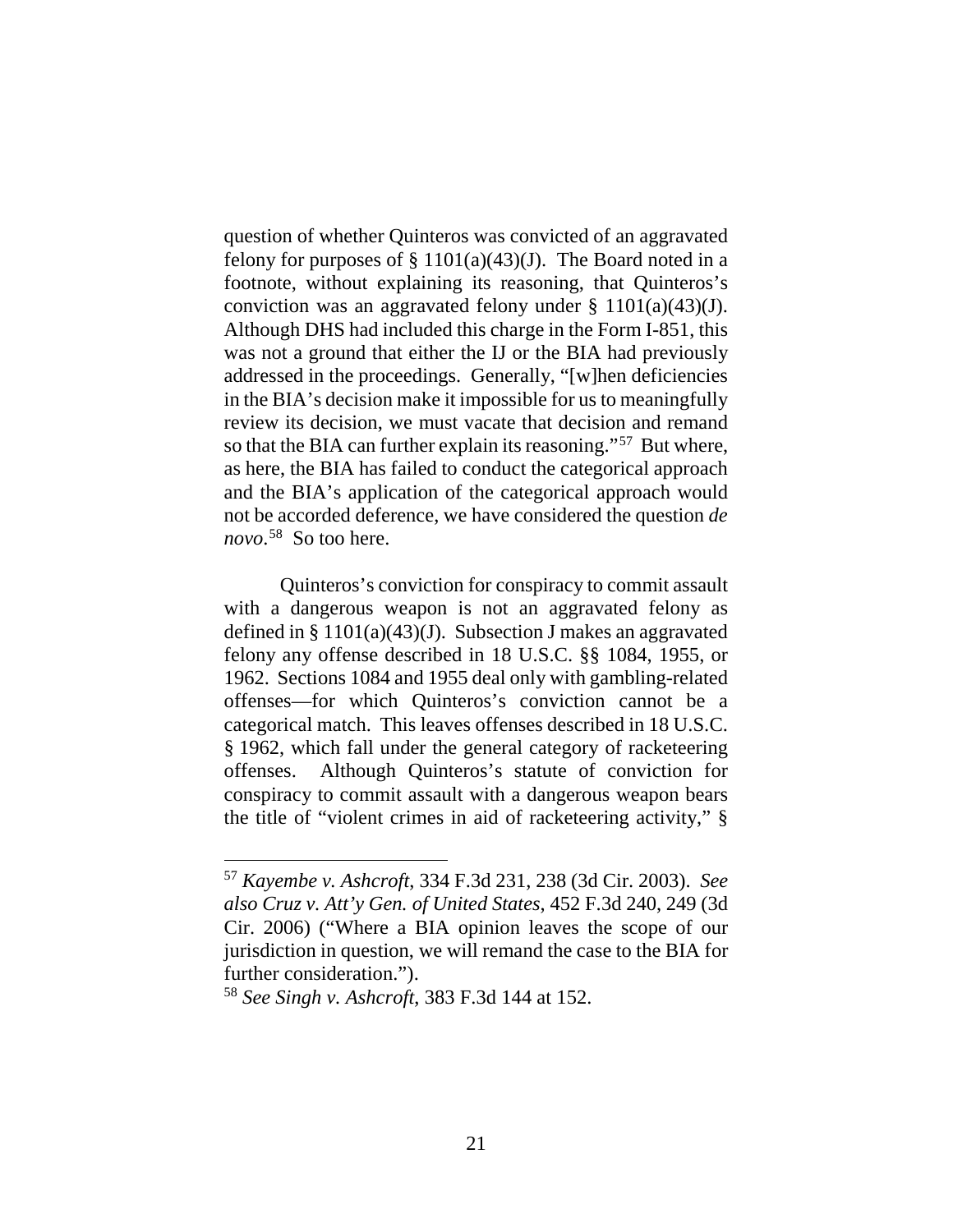1959(a)(6) has little in common with the offenses in § 1962.

Section 1962 has four subsections. Subsection (a) relates to receiving and investing money from a racketeering enterprise. Quinteros's conviction does not have as an element the investing of money. Subsections (b) and (c) require "a pattern of racketeering activity or collection of unlawful debt."[59](#page-22-0) Racketeering activity is defined as "any act or threat involving murder, kidnapping, gambling, arson, robbery, bribery, extortion, dealing in obscene matter, or dealing in a controlled substance or listed chemical"<sup>[60](#page-22-1)</sup> or any of a number of offenses defined in other statutes—of which § 1959 is not one. Nor does Quinteros's conviction under § 1959(a)(6) have as an element conduct that would meet the more general descriptions of racketeering activity. Lastly, subsection (d) criminalizes a conspiracy to violate the foregoing provisions of § 1962, but because Quinteros's conviction does not meet the requirements of subsections (a) through (c), he likewise could not have been convicted under § 1962(d). Thus, Quinteros's conviction is not a categorical match for any of the statutory offenses listed in §  $1101(a)(43)(J)$  and is not an aggravated felony.

## C. The BIA erred in its CAT finding.

Having determined that Quinteros did not commit an aggravated felony, we will remand this case to the Board. However, before remanding, we need to discuss the standard to be applied by the Board in determining state acquiescence.

 <sup>59</sup> 18 U.S.C. § 1962(b), (c).

<span id="page-22-1"></span><span id="page-22-0"></span><sup>60</sup> 18 U.S.C. § 1961(1).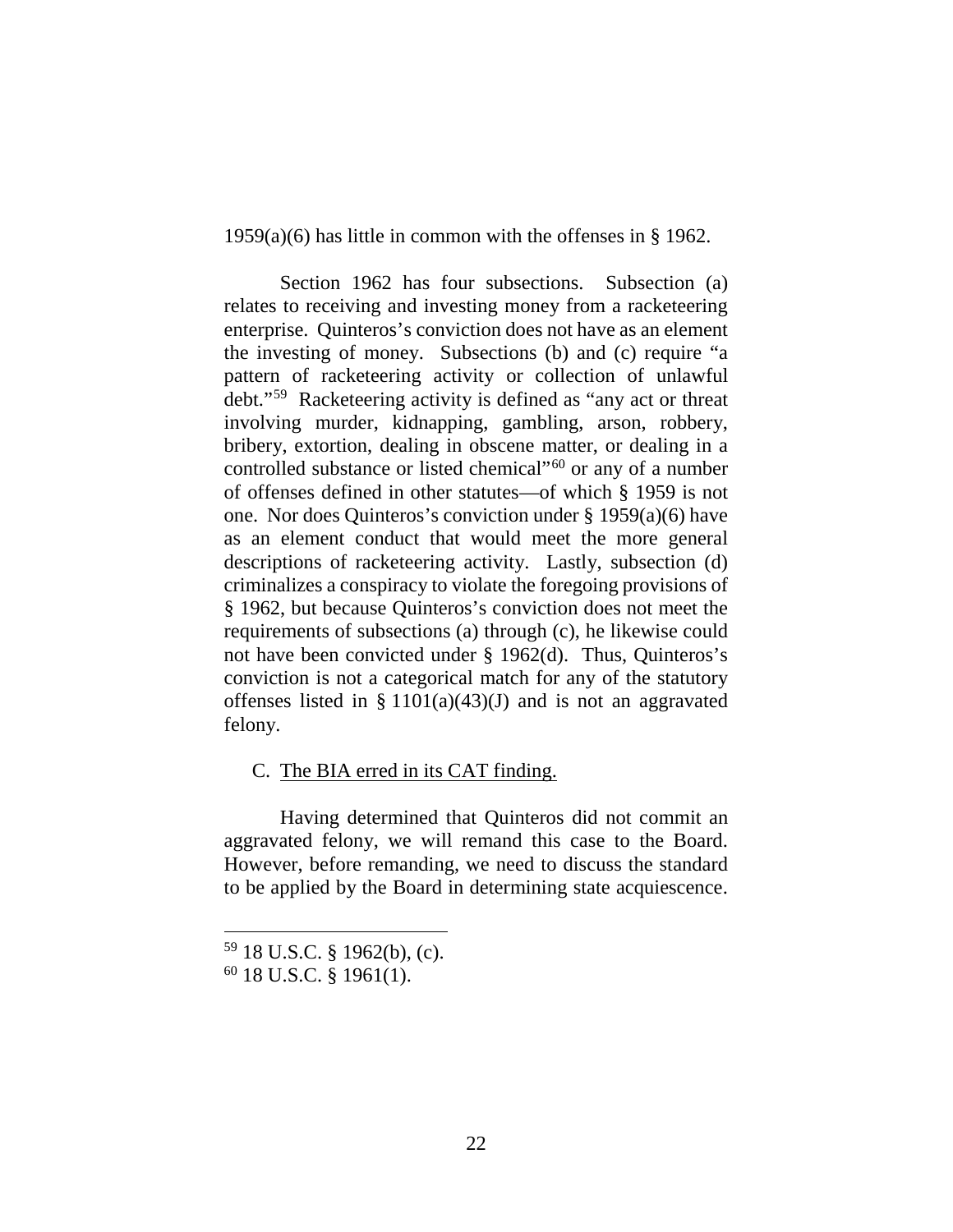Quinteros argues that the Board erred in applying the standard we enunciated in *Myrie[61](#page-23-0)* because the Board failed to make the required findings and applied the wrong legal standard for state acquiescence. Quinteros's argument that the Board applied the wrong legal standard for acquiescence is a legal challenge that we review *de novo*, [62](#page-23-1) as is our review of the sufficiency of the Board's findings under the standard we enunciated in *Myrie*. [63](#page-23-2)

Quinteros also argues that the Board erred by ignoring evidence relevant to the *Myrie* analysis. Generally, an agency is required to consider "all evidence relevant to the possibility of future torture,"[64](#page-23-3) but "the IJ and BIA need not 'discuss every piece of evidence mentioned by an asylum applicant.'"[65](#page-23-4) Although it is usually sufficient to say, as the IJ did here, that "[a]ll evidence and testimony has been considered, even if not specifically addressed in the decision below,"<sup>[66](#page-23-5)</sup> the agency "may not ignore evidence favorable to the alien."<sup>[67](#page-23-6)</sup> And "[i]f [evidence] is to be disregarded, we need to know why."[68](#page-23-7) We will examine whether the IJ ignored evidence under each prong

<span id="page-23-7"></span><sup>68</sup> *Myrie*, 855 F.3d at 518.

 <sup>61 855</sup> F.3d 509.

<span id="page-23-1"></span><span id="page-23-0"></span><sup>62</sup> *Pieschacon-Villegas v. Att'y Gen. of United States*, 671 F.3d 303 (3d Cir. 2011).

<span id="page-23-2"></span><sup>63</sup> *See Green v. Att'y Gen. of United States*, 694 F.3d 503 (3d Cir. 2012).

<span id="page-23-3"></span><sup>64</sup> *Green*, 694 F.3d at 508 (quoting 8 C.F.R. § 1208.16(c)(3)).

<span id="page-23-4"></span><sup>65</sup> *Green*, 694 F.3d at 509 (quoting *Huang v. Att'y Gen. of the United States*, 620 F.3d 372, 388 (3d Cir. 2010)).

<span id="page-23-5"></span><sup>66</sup> AR 127. *See Green*, 694 F.3d at 509.

<span id="page-23-6"></span><sup>67</sup> *Huang*, 620 F.3d at 388 (citing *Espinosa-Cortez v. Att'y Gen.*, 607 F.3d 101, 107 (3d Cir. 2010)).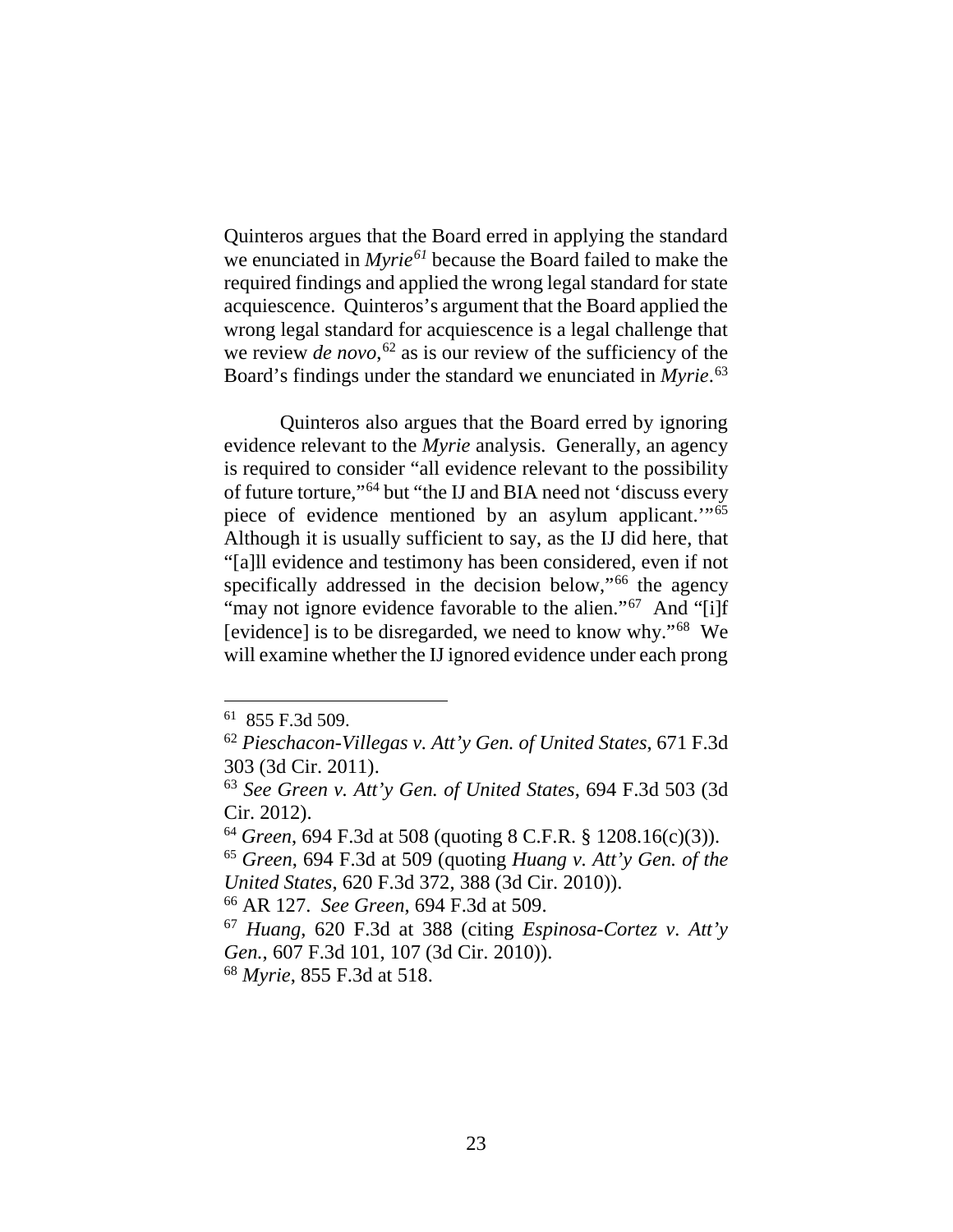of *Myrie*.

*Myrie* set forth two prongs that the Board must answer when evaluating a CAT claim. First, the agency must determine "whether an applicant has met the burden of establishing that it is more likely than not [the alien] would be tortured if removed."[69](#page-24-0) Second, the agency asks whether public officials will acquiesce in the likely treatment.[70](#page-24-1) We will examine the errors under each prong of *Myrie* in turn.

## *1. Errors under Myrie Prong 1*

Quinteros argues that the Board failed to determine what would likely happen to him upon his return to El Salvador and whether what would likely happen would constitute torture. Under prong one, the agency determines whether an alien would likely be "tortured if removed."[71](#page-24-2) Answering that question requires two steps: (1) the agency must examine "what is likely to happen to the petitioner if removed" and (2) the agency must decide whether "what is likely to happen amount[s] to the legal definition of torture. $172$ 

<span id="page-24-0"></span> <sup>69</sup> *Myrie*, 855 F.3d at 516.

<span id="page-24-1"></span><sup>70</sup> *Id.*

<span id="page-24-2"></span><sup>71</sup> *Myrie*, 855 F.3d at 516.

<span id="page-24-3"></span><sup>72</sup> *Id.* "For an act to constitute torture under the [CAT] and the implementing regulations, it must be: (1) an act causing severe physical or mental pain or suffering; (2) intentionally inflicted; (3) for an illicit or proscribed purpose; (4) by or at the instigation of or with the consent or acquiescence of a public official who has custody or physical control of the victim; and (5) not arising from lawful sanctions." *Auguste v. Ridge*, 395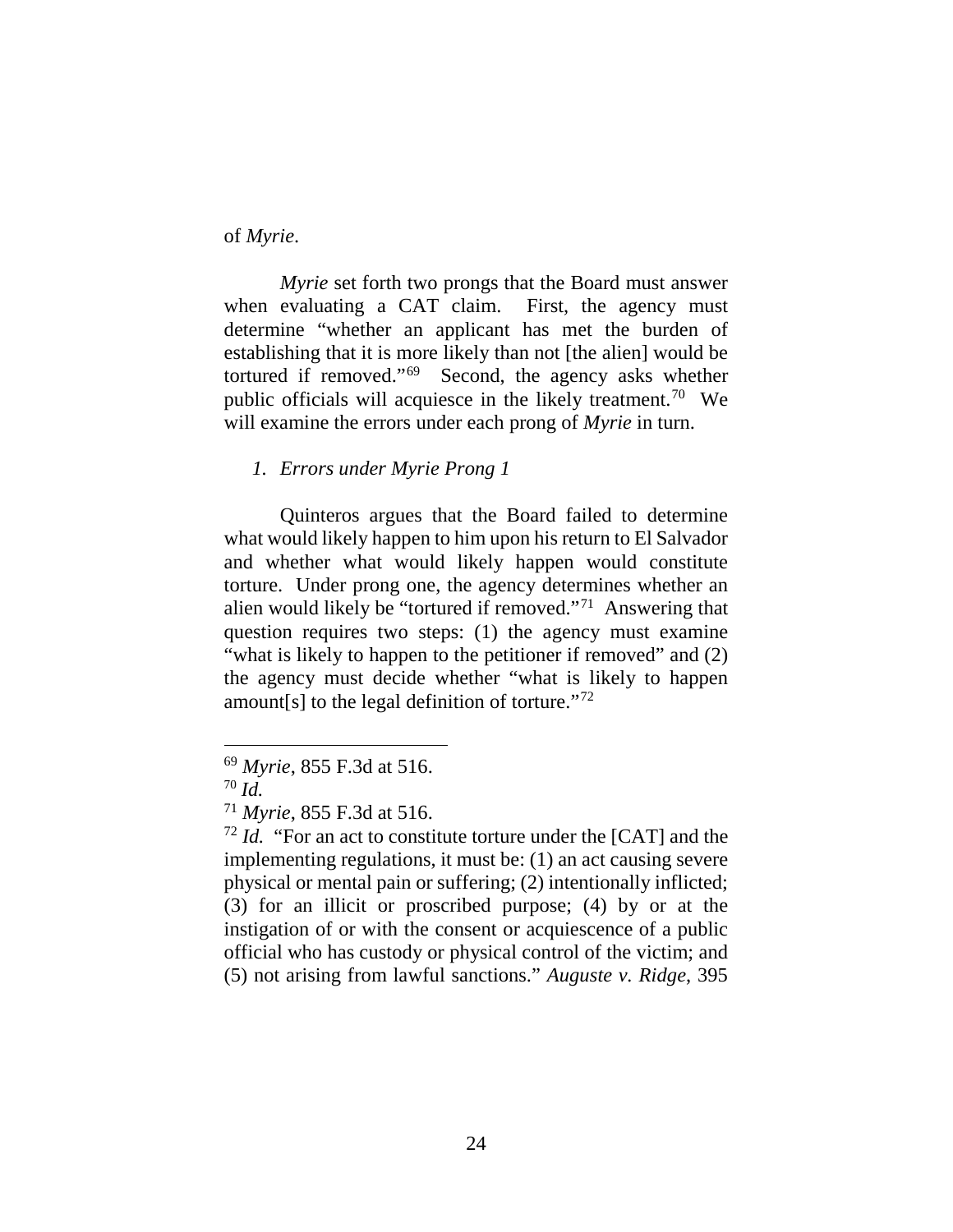Quinteros argues that the Board erred in ignoring numerous pieces of evidence in evaluating his CAT claim. In reversing the IJ's finding that Quinteros would likely be tortured or killed in El Salvador, the Board made three findings. First, the Board concluded that Quinteros had not shown that he was likely to "be identified either as a current or former gang member."[73](#page-25-0) Second, the Board found that his tattoo was not likely to be discovered because it can be covered while in public. And third, the Board concluded that there was insufficient evidence that a New York Yankees tattoo was a recognized gang symbol.

The Board erred in ignoring evidence about Quinteros's tattoo. The Board concluded that gang members would not be able to identify Quinteros based on his tattoo because his tattoo could be covered by clothing. But the Board made no mention of the practice that Quinteros, Dr. Boerman, and the Harvard study discussed: Police and gangs force suspected gang members to strip down so they can search them for tattoos. The Board also erred in ignoring evidence about the significance of Quinteros's tattoo. The Board stated that Quinteros had not introduced evidence "[a]part from his own testimony and the testimony of his expert witness" regarding the significance of his New York Yankees tattoo.<sup>[74](#page-25-1)</sup> Yet the Harvard study spoke at length about the significance of tattoos.<sup>75</sup> That is grounds

F.3d 123, 151 (3d Cir. 2005) (citing *Matter of J–E–*, 23 I. & N. Dec. 291, 297 (BIA 2002)).

<span id="page-25-0"></span> $^{73}$  AR 5.

<span id="page-25-1"></span><sup>74</sup> AR 6.

<span id="page-25-2"></span><sup>75</sup> Although the Harvard study did not address the significance of a New York Yankees tattoo specifically, it discussed the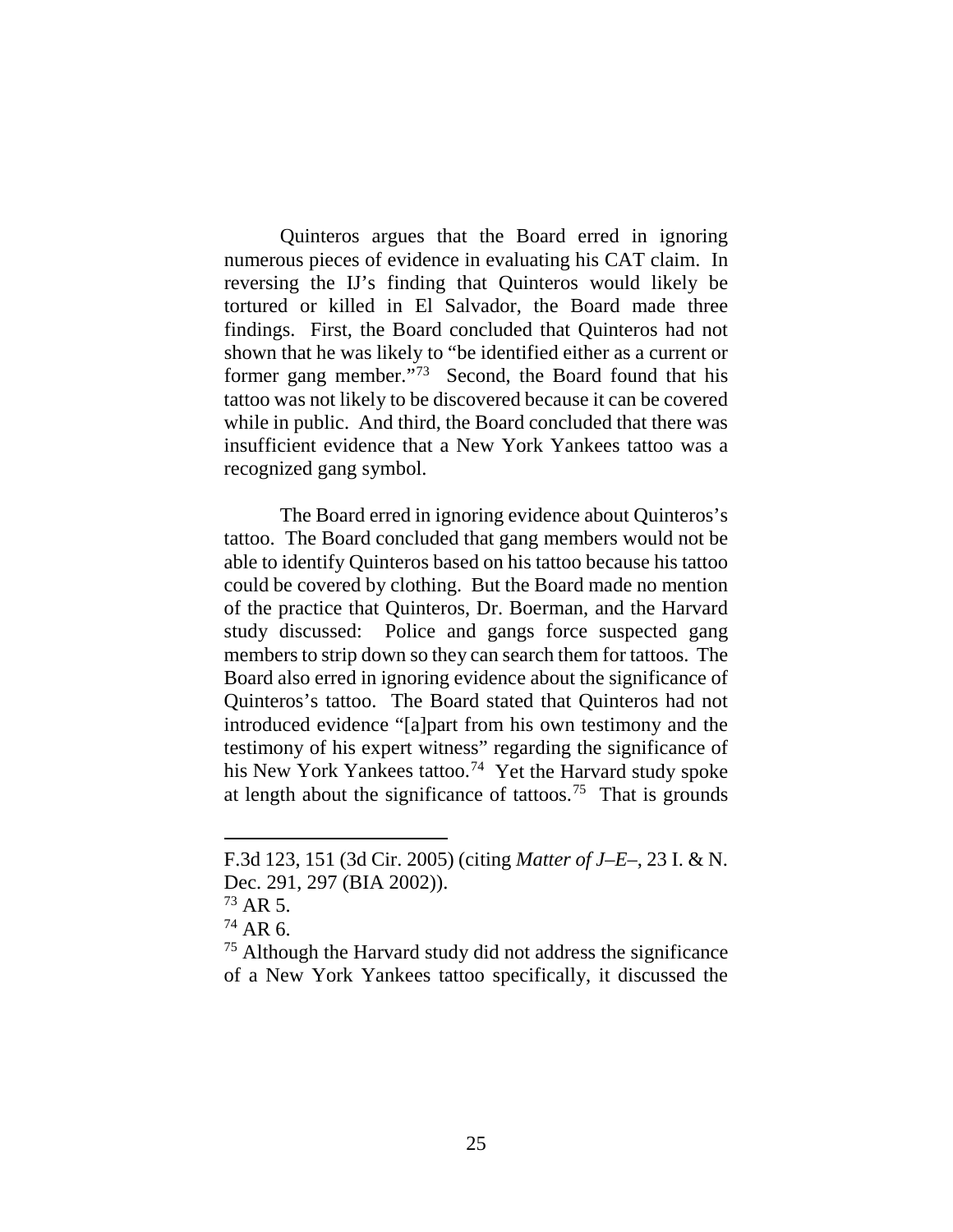for a remand.<sup>76</sup>

 $\overline{a}$ 

Quinteros's argument that the Board failed to determine what would likely happen to him upon return to El Salvador and whether that would constitute torture is not quite as clearcut. Quinteros's theory of why he would be harmed upon returning to El Salvador was premised on state and nonstate actors recognizing his gang affiliation and acting, or failing to act, based on it. But even though the Board found that others were not likely to recognize Quinteros as a gang member, the Board was required to determine whether what was "likely to happen" would constitute torture.<sup>77</sup> Because, however, the Board failed to consider evidence that would have undermined its conclusion that Quinteros was unlikely to be recognized as a gang member, the Board must conduct its *Myrie* analysis anew.

## *2. Errors under Myrie Prong 2*

Quinteros also argues that neither the Board nor the IJ made any factual findings as to how public officials would

significance of tattoos generally, including that "individuals with tattoos, gang-related or not, often fear being targeted for arbitrary arrests and detentions in El Salvador." AR 1265. <sup>76</sup> *See Green*, 694 F.3d at 508–09.

<span id="page-26-1"></span><span id="page-26-0"></span><sup>77</sup> *See Myrie*, 855 F.3d at 516 (quoting *Kaplun v. Att'y Gen.*, 602 F.3d at 271) (noting that when the IJ makes a determination under the first prong of *Myrie*, "the IJ must address two questions: "(1) what is likely to happen to the petitioner if removed; and (2) does what is likely to happen amount to the legal definition of torture?").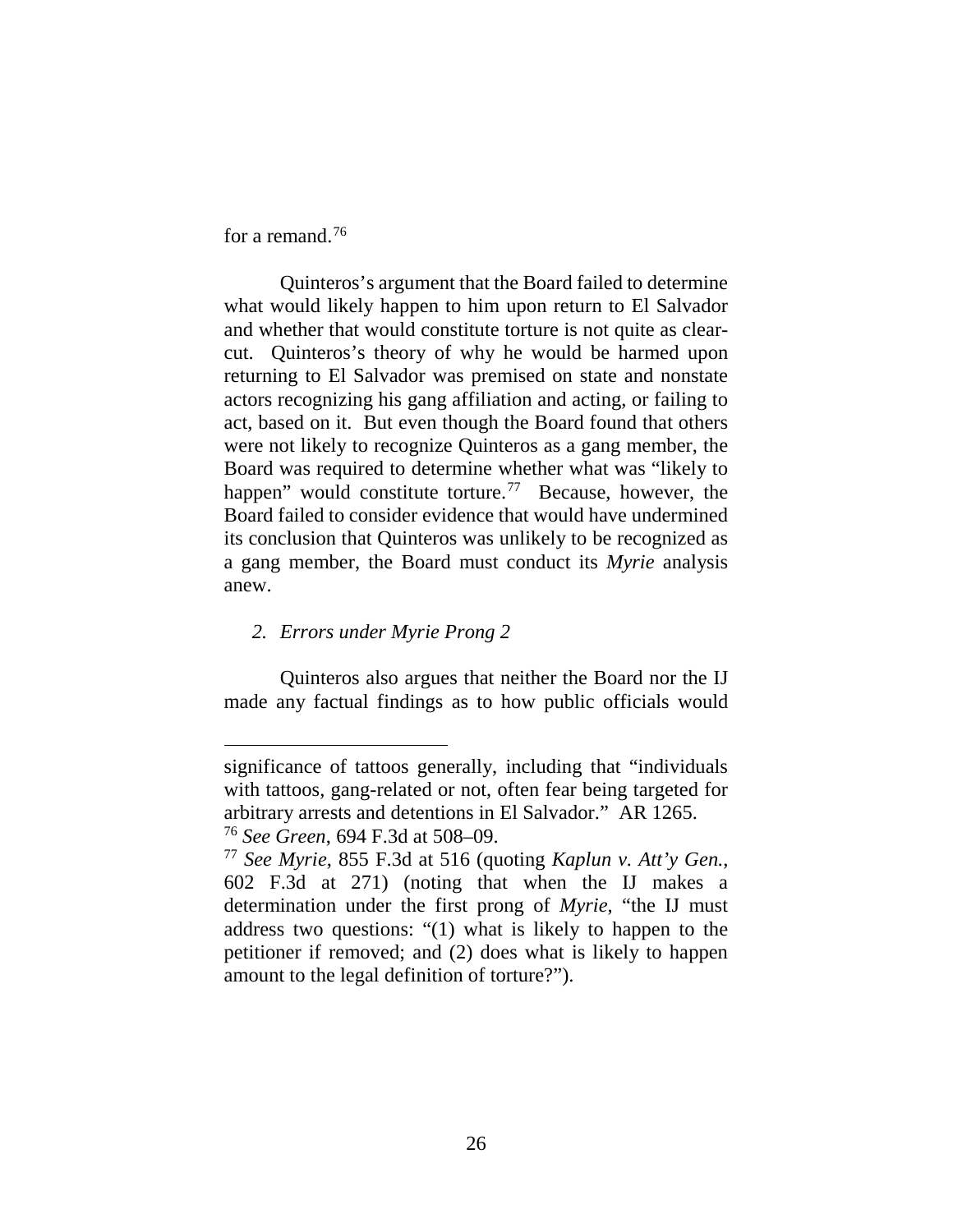likely respond and that the Board and IJ applied the wrong legal standard for acquiescence. In determining whether public officials will acquiesce to torture, *Myrie* requires an analysis of "how public officials will likely act in response to the harm the petitioner fears" and "whether the likely response from public officials qualifies as acquiescence."[78](#page-27-0) 

The Board primarily adopted the IJ's reasoning as to how public officials would likely respond. The IJ discussed Quinteros's testimony that the police are corrupt and infiltrated by gangs and that Quinteros believed that his tattoo would be taken as a gang signal. The Board and IJ discussed some positive steps the Salvadoran government was taking to combat gang violence. But neither the IJ nor the Board came to a decision about how public officials would likely respond to the treatment that Quinteros feared. That requires a remand.

Quinteros also claims that the Board and IJ applied the wrong legal standard for acquiescence because they focused on the government's *efforts* rather than the *results* of those efforts. The IJ determined that the Salvadoran government would not acquiesce in Quinteros's torture because of the government had increased its efforts to address gang violence and reduce corruption in the police force. Although the IJ noted the uncertainty as to the success of these efforts, the IJ nevertheless found that these increased efforts showed that the government would not acquiesce in Quinteros's torture. The Board adopted this reasoning and again emphasized the Salvadoran government's positive efforts. We have previously made clear to the BIA that a government can acquiesce in torture despite

<span id="page-27-0"></span> <sup>78</sup> *Myrie*, 855 F.3d at 516*.*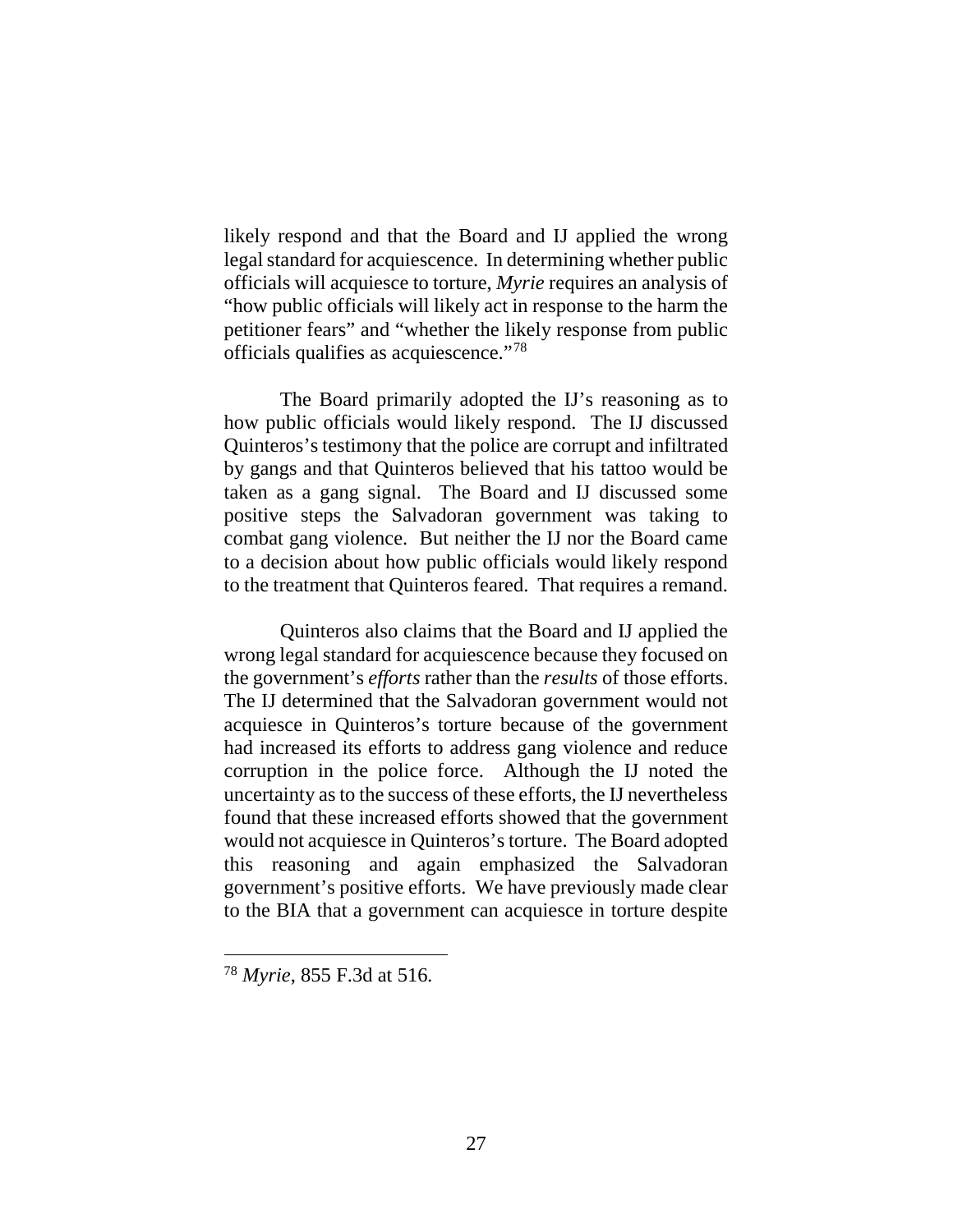opposing the group inflicting the harm.<sup>79</sup> Indeed, although "not dispositive of" whether a government acquiesced in torture through willful blindness, "an applicant may be able to establish governmental acquiescence in some circumstances, even where the government is unable to protect its citizens from persecution."[80](#page-28-1) The Board was required to consider whether the government of El Salvador is capable of preventing the harm Quinteros would likely face.

## **IV.**

Having concluded that Quinteros's conviction under 18 U.S.C. § 1959(a)(6) is not an aggravated felony under 8 U.S.C.  $§$  1101(a)(43)(F), (U), or (J), Quinteros is not removable as charged. We therefore grant Quinteros's petition for review and vacate the Board's final removal order, [81](#page-28-2) and remand this case to the Board for further proceedings consistent with this opinion.

<span id="page-28-0"></span> <sup>79</sup> *See, e.g.*, *Pieschacon-Villegas*, 671 F.3d at 312 ("[A]n applicant can establish governmental acquiescence even if the government opposes the paramilitary organization that is engaged in torturous acts."); *Gomez-Zuluaga v. Att'y Gen. of United States*, 527 F.3d 330, 351 (3d Cir. 2008) ("The mere fact that the Colombian government is engaged in a protracted civil war with the FARC does not necessarily mean that it cannot remain willfully blind to the torturous acts of the FARC.").

<span id="page-28-1"></span><sup>80</sup> *Pieschacon-Villegas*, 671 F.3d at 311.

<span id="page-28-2"></span><sup>81</sup> *See, e.g.*, *Borrome v. Att'y Gen.*, 687 F.3d 150, 163 (3d Cir. 2012) (holding that the petitioner was not convicted of an aggravated felony and vacating the removal order).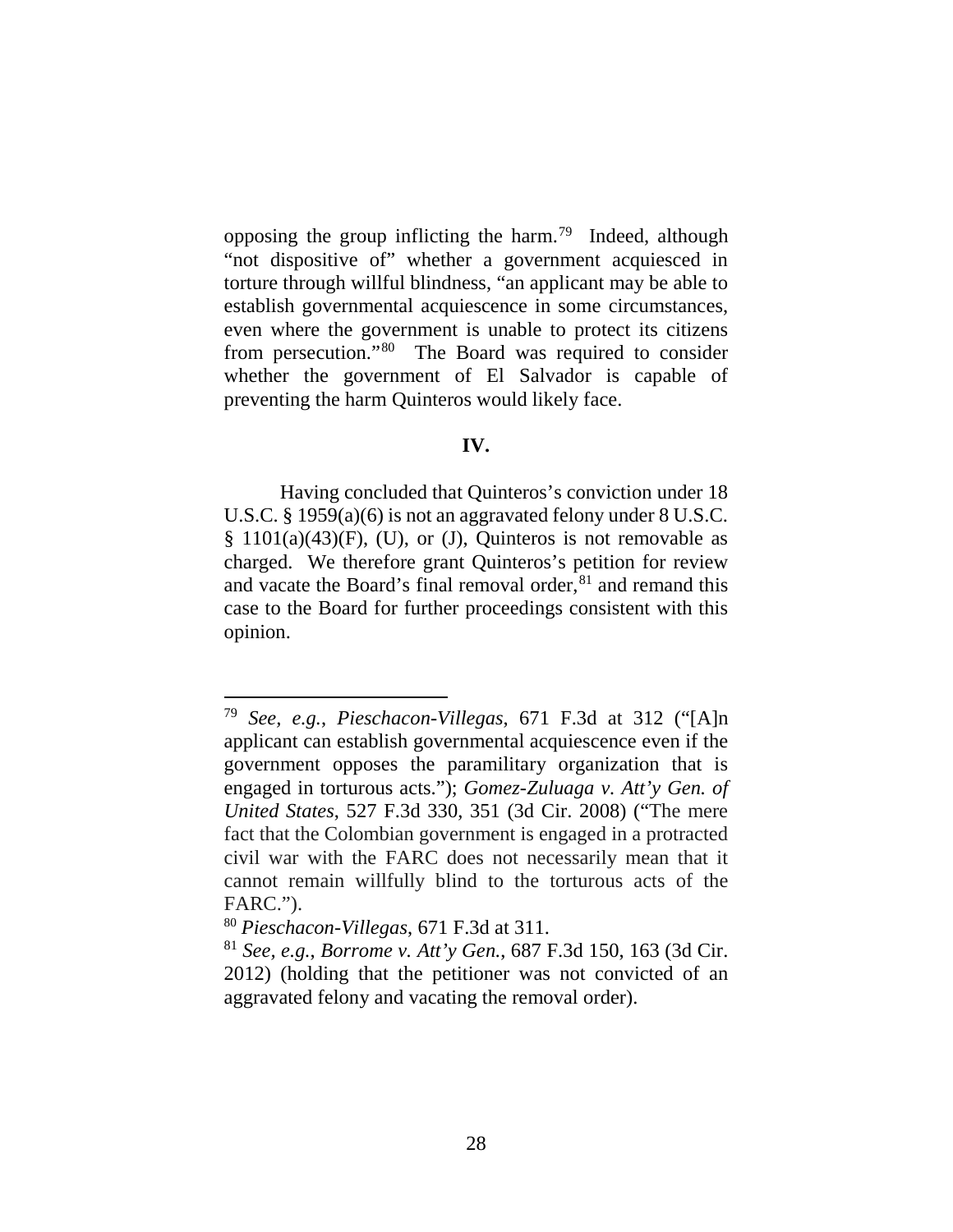McKEE, *Circuit Judge*, with whom Judges Ambro and Roth join, concurring.

I join my colleagues' thoughtful opinion in its entirety. I write separately because I think it is as necessary as it is important to emphasize the manner in which the BIA dismissed Quinteros' claim that he would be tortured (and perhaps killed) if sent back to El Salvador. For reasons I will explain below, it is difficult for me to read this record and conclude that the Board was acting as anything other than an agency focused on ensuring Quinteros' removal rather than as the neutral and fair tribunal it is expected to be. That criticism is harsh and I do not make it lightly.

The BIA's puzzling conclusions concerning Quinteros' New York Yankees tattoo, although not the sole cause of my concern, illustrate the reasons I feel compelled to write separately. I will therefore begin by discussing the BIA's decision-making process concerning this tattoo.

#### **I.**

As Judge Roth notes, Quinteros testified that his New York Yankees tattoo would identify him as a former gang member.<sup>[1](#page-29-0)</sup> He also produced corroborating testimony to that effect from an expert witness and a study from the Harvard Law School International Rights Clinic. The first Immigration Judge to consider this evidence—which was apparently undisputed by the government—did so carefully and ultimately concluded that Quinteros "[h]as shown a clear likelihood that he would be killed or tortured by members of MS-13 and 18<sup>th</sup> Street gangs."<sup>[2](#page-29-1)</sup> This finding was affirmed by the BIA upon its first review of Quinteros' case, $3$  and affirmed again by the second IJ after we remanded for consideration in light of

 $<sup>1</sup>$  Maj. Op. at 4-5.</sup>

<span id="page-29-1"></span><span id="page-29-0"></span> $2$  JA125. The IJ also found the expert testimony convincing: "Dr. Boerman's testimony persuasively illustrates how the Respondent could be mistaken for a gang member, since most gang members have tattoos, and there is a large number of MS-13 members in El Salvador . . ." *Id.*

<span id="page-29-2"></span><sup>&</sup>lt;sup>3</sup> JA130 ("We adopt and affirm the Immigration Judge's decision.").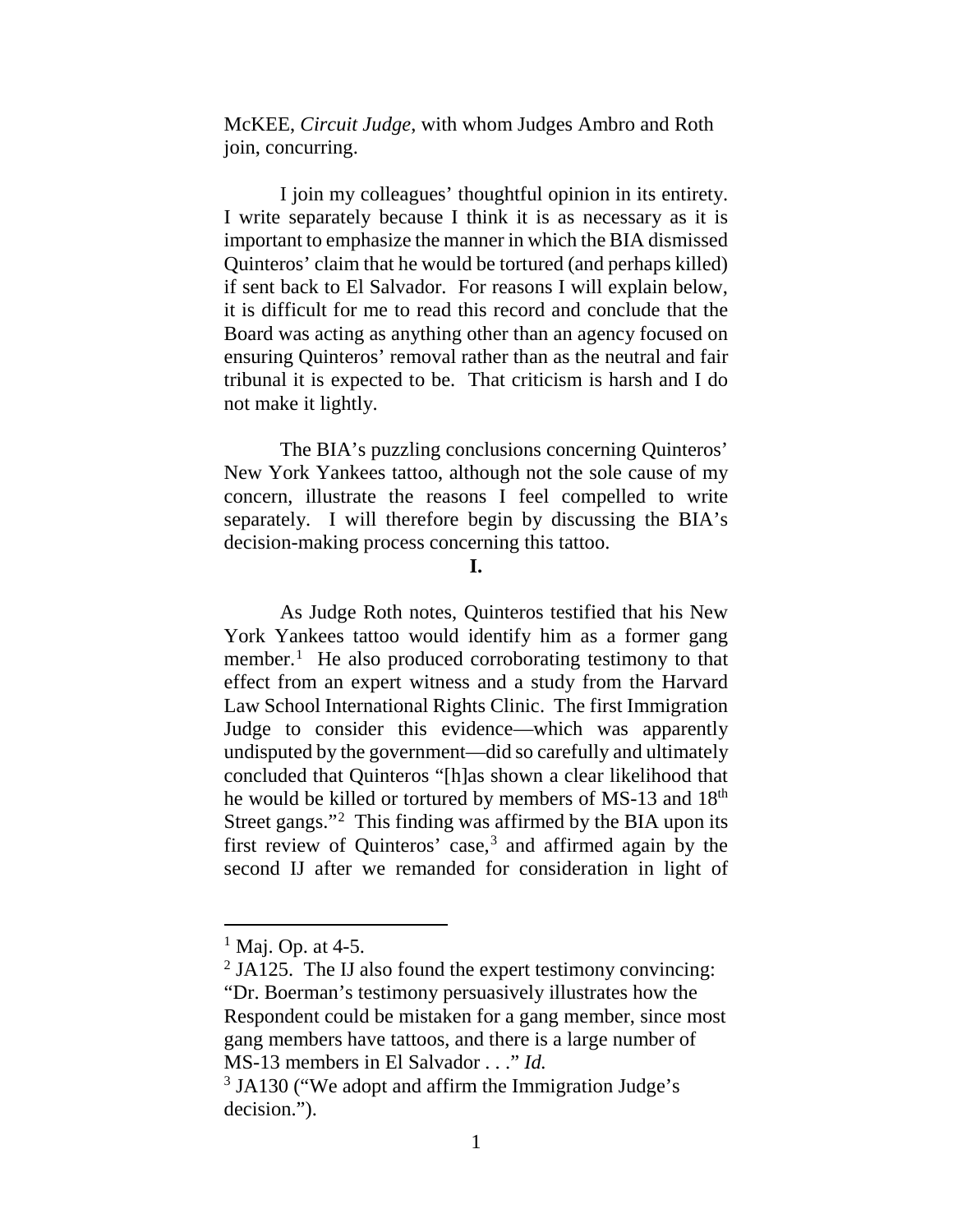*Myrie*. [4](#page-30-0) Thus, two IJs and a Board member had previously examined and accepted this finding. Yet, for reasons that are not at all apparent, the BIA suddenly reversed that conclusion upon this fourth review.

In an explanation that is both baffling and dismaying, the BIA now claims: "Apart from his own testimony and the testimony of his expert witness, the record is devoid of any *objective* evidence establishing that a person with a New York Yankees tattoo without any other gang identifying marks will be identified as a . . . gang member and subjected to torture."[5](#page-30-1) I am at a loss to understand what the BIA is referring to by requiring "objective" evidence. The IJ whose order was being reviewed had held that Quinteros was credible, stating: "Based on a review of the totality of evidence, the Court finds that Respondent's testimony was consistent with the record and he was forthright with the Court regarding his past membership in MS-13 gang. Thus, the Court finds Respondent credible."[6](#page-30-2) Moreover, there was nothing to suggest that Quinteros' testimony lacked credibility regarding any aspect of his fear of MS-13 or how gang members would interpret his tattoo, and neither IJ suggested anything to the contrary. [7](#page-30-3)

The BIA properly states the applicable standard of review of an IJ's credibility finding is "clear error,"[8](#page-30-4) but nowhere does it suggest any basis for finding such error in either IJs' determination. I am therefore unable to ascertain any justification for the BIA's sudden reversal after the three previous cycles of review all arrived at the opposite conclusion. I also remain baffled by the BIA's usage of "objective evidence." The firsthand testimony of the victim of any crime is probative evidence if it is credible<sup>[9](#page-30-5)</sup>—the issue is

<span id="page-30-0"></span> $4$  JA14.

<span id="page-30-1"></span><sup>&</sup>lt;sup>5</sup> JA5 (emphasis added).

<span id="page-30-2"></span> $6$  JA12.

<span id="page-30-3"></span><sup>7</sup> *See* JA 14 (second IJ's conclusion that Quinteros was credible); JA118 (first IJ's conclusion that Quinteros was credible); *see also* Pet. Br. 41-42.

<span id="page-30-4"></span><sup>8</sup> *See* BIA Opinion at JA2 (citing C.F.R. § 1003.1(d)(3)(i)).

<span id="page-30-5"></span><sup>9</sup> For example, in statutory rape cases, fully half of the states (including Pennsylvania, where Quinteros is being held) have abolished their rules requiring corroboration. The victim's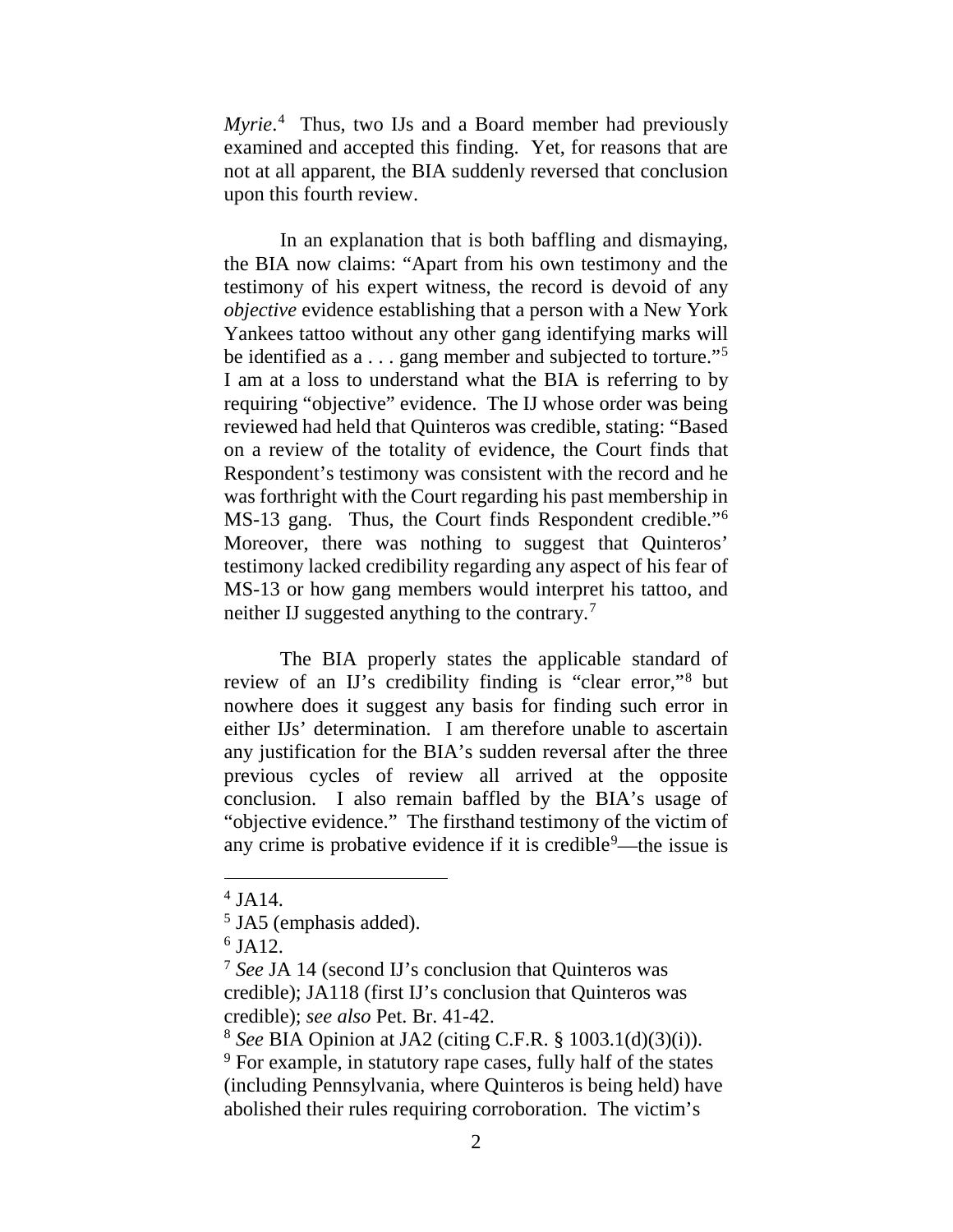the credibility of the witness. Once a witness's testimony is found to be credible, it cannot arbitrarily be rejected merely to achieve a particular result. Even more salient, the BIA's rejection of Quinteros' credible testimony is inconsistent with controlling precedent and the regulations governing CAT relief.<sup>[10](#page-31-0)</sup> Those regulations state: "[t]he testimony of the applicant, if credible, may be sufficient to sustain the burden of proof without corroboration."[11](#page-31-1) Thus, it is clear that corroborative evidence may not be necessary. In this case, where the testimony of the applicant is credible and is not questioned in any way, there is no reason to need corroboration.

Accordingly, Quinteros' testimony should have been sufficient proof of any dispute about his tattoo even if he could be described as lacking objectivity. Moreover, there was nothing offered to suggest that the expert witness or the report of the Harvard Clinic was anything less than objective. It is impossible to discern from the record why the BIA refused to accept that external evidence. Moreover, given its apparent disregard for these three distinct, previously accepted pieces of evidence, I seriously doubt whether any evidence would have been capable of changing the agency's analysis. Thus, it is the BIA's own objectivity that concerns me here.

The agency's discussion of the location of Quinteros' tattoo heightens these concerns. First, the BIA expressed

account, if credible, is sufficient. *See* 18 PA. CONS. STAT. § 3106 (2018) ("The testimony of a complainant need not be corroborated in prosecutions under [Pennsylvania criminal law]. No instructions shall be given cautioning the jury to view the complainant's testimony in any other way than that in which all complainants' testimony is viewed."); Vitauts M. Gulbis, Annotation, *Modern Status of Rule Regarding Necessity for Corroboration of Victim's Testimony in Prosecution for Sexual Offense*, 31 A.L.R. 4th 120 § 4[a] (1984).

<span id="page-31-1"></span><span id="page-31-0"></span><sup>10</sup> *See, e.g.*, *Valdiviezo-Galdamez v. Att'y Gen.*, 663 F.3d 582, 591 (3d Cir. 2011) (accepting as objective evidence the testimony of the petitioner alone); *Auguste v. Ridge*, 395 F.3d 123, 134 (3d Cir. 2005) (accepting as "objective" the "[e]vidence of past torture inflicted upon the applicant . . .").  $11$  8 C.F.R. § 208.16.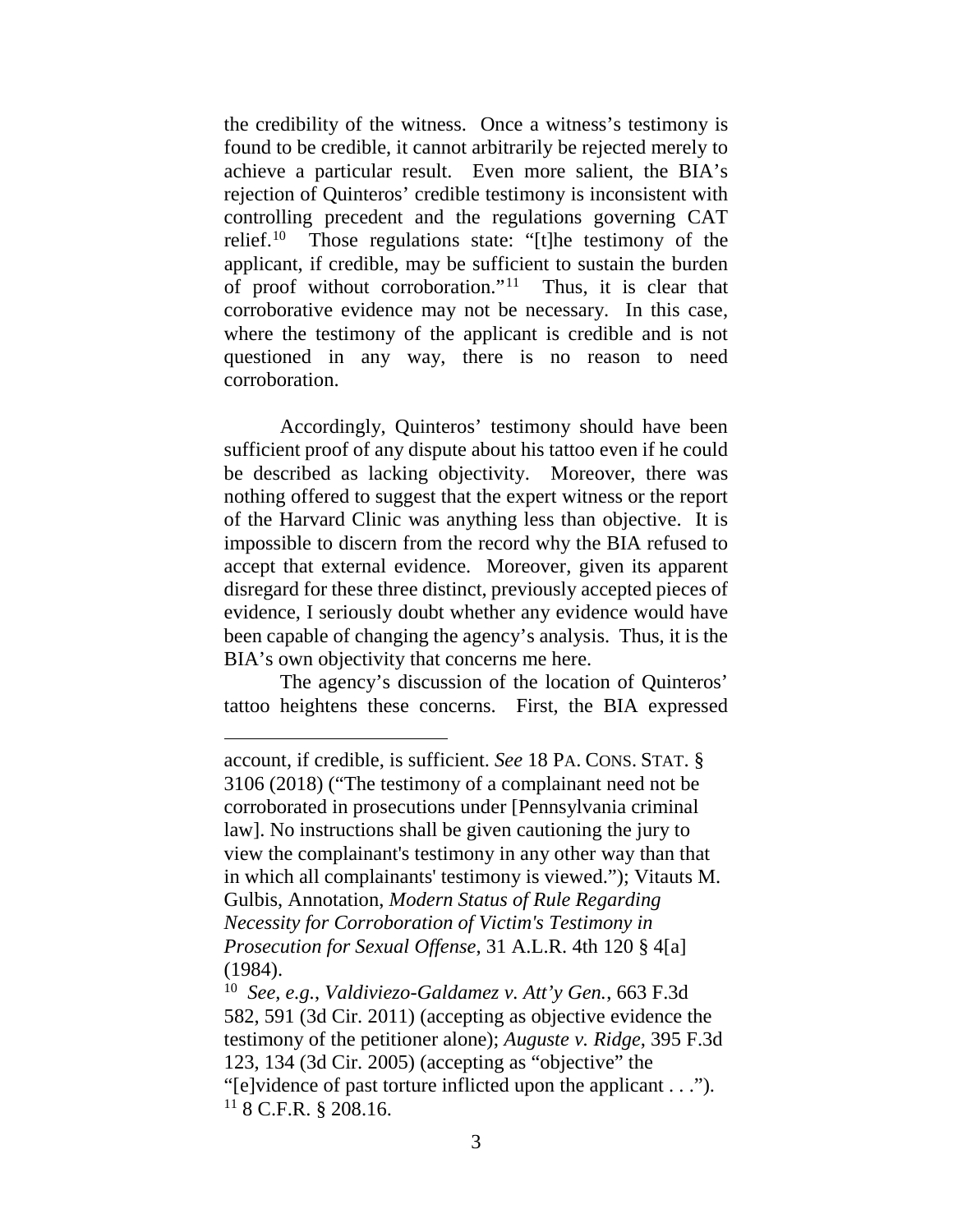skepticism because the record does not contain a photograph of the tattoo, "or a description of its size and design."[12](#page-32-0) It faulted Quinteros for not establishing that the tattoo is "publicly visible," and stated, "[t]he record simply indicates that he has a tattoo on his right arm."[13](#page-32-1) Yet, the Government never contested the existence of the tattoo and, as I have explained, Quinteros' testimony about it was accepted as credible by the IJ.

Then the BIA objected that Quinteros never "clearly specified the location of his New York Yankees tattoo and his expert witness did not know its location."<sup>14</sup> However, two sentences later, the BIA states that "[t]he Record . . . simply indicates that he [Quinteros] has a tattoo on his right arm."[15](#page-32-3) Therefore, not only was there never a dispute about the existence of the tattoo, there was also no dispute as to its location, and the BIA's abortive suggestions to the contrary are simply inconsistent with a fair and neutral analysis of Quinteros' claim. Finally, even if one sets that all aside, I can find no reasonable basis for the BIA to suppose that the specific design of the tattoo or testimony about its size was even necessary. Whatever its exact appearance, it was uncontested that it was a New York Yankees tattoo. And as noted by Judge Roth, the record had established that awareness of gang use of tattoos is so prevalent in El Salvador that individuals are routinely forced by police and rival gangs to remove their clothing for inspection of any tattoos that may be present.<sup>[16](#page-32-4)</sup> It therefore pains me to conclude that the BIA simply ignored evidence in an effort to find that Quinteros' tattoo would not place him in peril as it was underneath his clothing.[17](#page-32-5)

**II.**

<span id="page-32-0"></span> $12$  JA5.

<span id="page-32-1"></span><sup>13</sup> JA5.

<span id="page-32-2"></span><sup>14</sup> *Id.*

<sup>15</sup> *Id.*

<span id="page-32-5"></span><span id="page-32-4"></span><span id="page-32-3"></span><sup>16</sup> Maj. Op. at 22; *see also* JA61, 90-91, 162. Overlooking so obvious an inference of danger—arising from the undisputed existence of Quinteros' tattoo—contradicts our directive that "the BIA must provide an indication that it considered such evidence, and if the evidence is rejected, an explanation as to why . . ." *Zhu v. Att'y Gen.*, 744 F.3d 268, 272 (3d Cir. 2014).  $17$  JA5.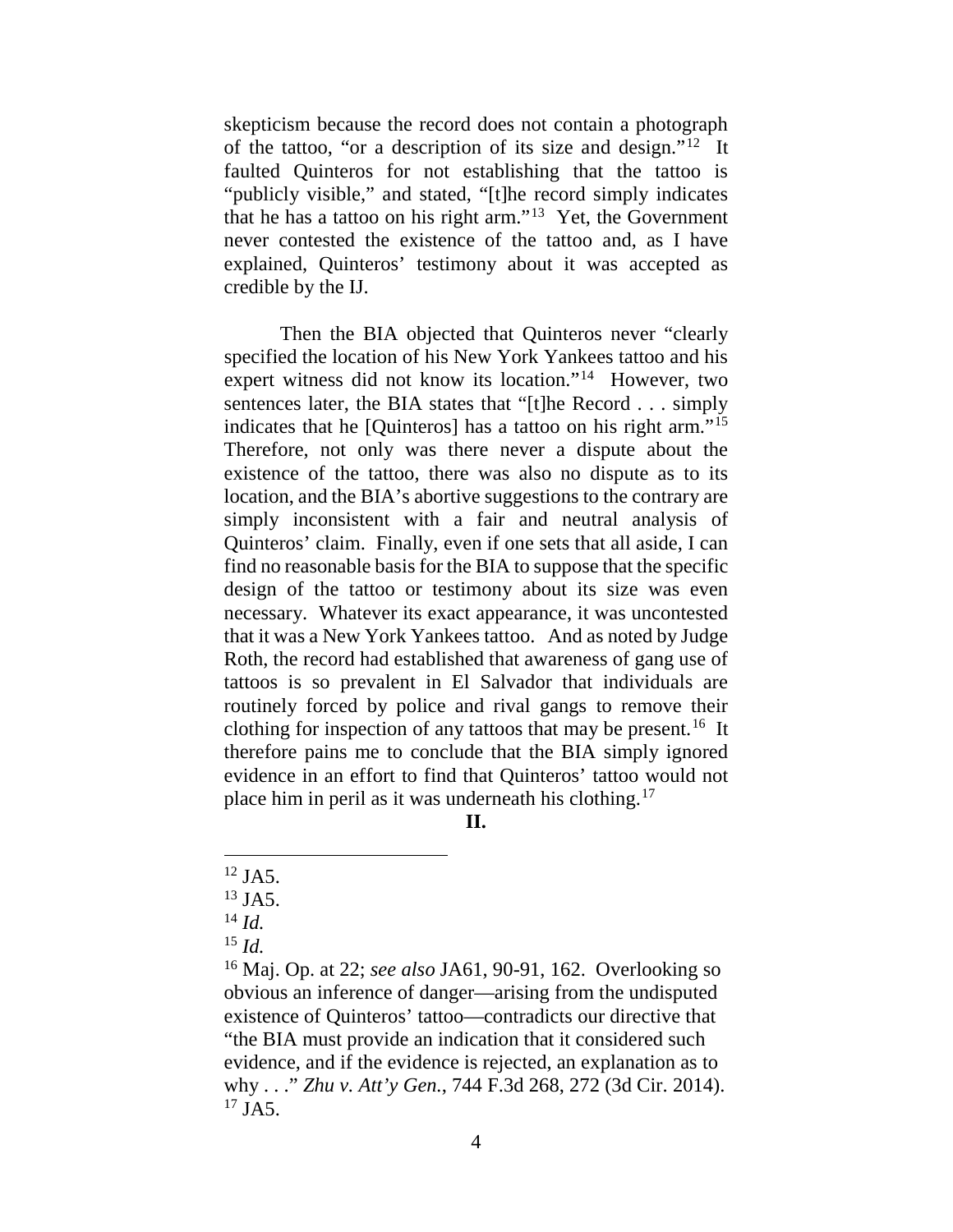As troubling as the mishandling of Quinteros' evidence might be standing alone, the BIA's errors here are not an isolated occurrence. There are numerous examples of its failure to apply the binding precedent of this Circuit delineating the proper procedure for evaluating CAT appeals.<sup>[18](#page-33-0)</sup> Indeed, that framework has been mishandled, or simply absent, from several BIA opinions in the two years since we explicitly emphasized its importance in *Myrie.* [19](#page-33-1)

As Judge Roth explains, *Myrie* instituted a two-part inquiry for evaluating whether a claim qualifies for relief under CAT. She describes the steps required and the points which must be addressed;<sup>[20](#page-33-2)</sup> we normally accept the BIA's wellreasoned conclusions on each of these points, however,

> "[t]he BIA must substantiate its decisions. We will not accord the BIA deference where its findings and conclusions are based on inferences

<span id="page-33-0"></span> <sup>18</sup> For our particular decisions on this topic, *see Myrie v. Att'y Gen*., 855 F.3d 509 (3d Cir. 2017); *Pieschacon-Villegas v. Att'y Gen.*, 671 F.3d 303 (3d Cir. 2011).

<span id="page-33-1"></span><sup>19</sup> *Myrie*, 855 F.3d at 516 (requiring the BIA to follow the process we have delineated, as, "[i]n order for us to be able to give meaningful review to the BIA's decision, we must have some insight into its reasoning.") (quoting *Awolesi v. Ashcroft*, 341 F.3d 227, 232 (3d Cir. 2003)). Among the examples of BIA error, s*ee Serrano Vargas v. Att'y Gen.*, No. 17-2424, 2019 WL 5691807, at \*2 (3d Cir. Nov. 4, 2019) (finding it "unclear" whether the BIA followed our precedent); *Guzman v. Att'y Gen*., 765 F. App'x. 721 (3d Cir. 2019) (finding ultimately non-determinative an incorrect application of the *Myrie* and *Pieschacon-Villegas* standards which had been summarily affirmed by the BIA); *Zheng v. Att'y Gen.*, 759 F. App'x. 127, 130 (3d Cir. 2019) (requiring the appeals court to read between the lines of the BIA opinion to understand whether the conclusion satisfied the *Myrie* test); *Antunez v. Att'y Gen.*, 729 F. App'x. 216, 223 (3d Cir. 2018) (concluding the BIA applied the wrong standard of review under *Myrie*).

<span id="page-33-2"></span><sup>20</sup> Maj. Op, at 21.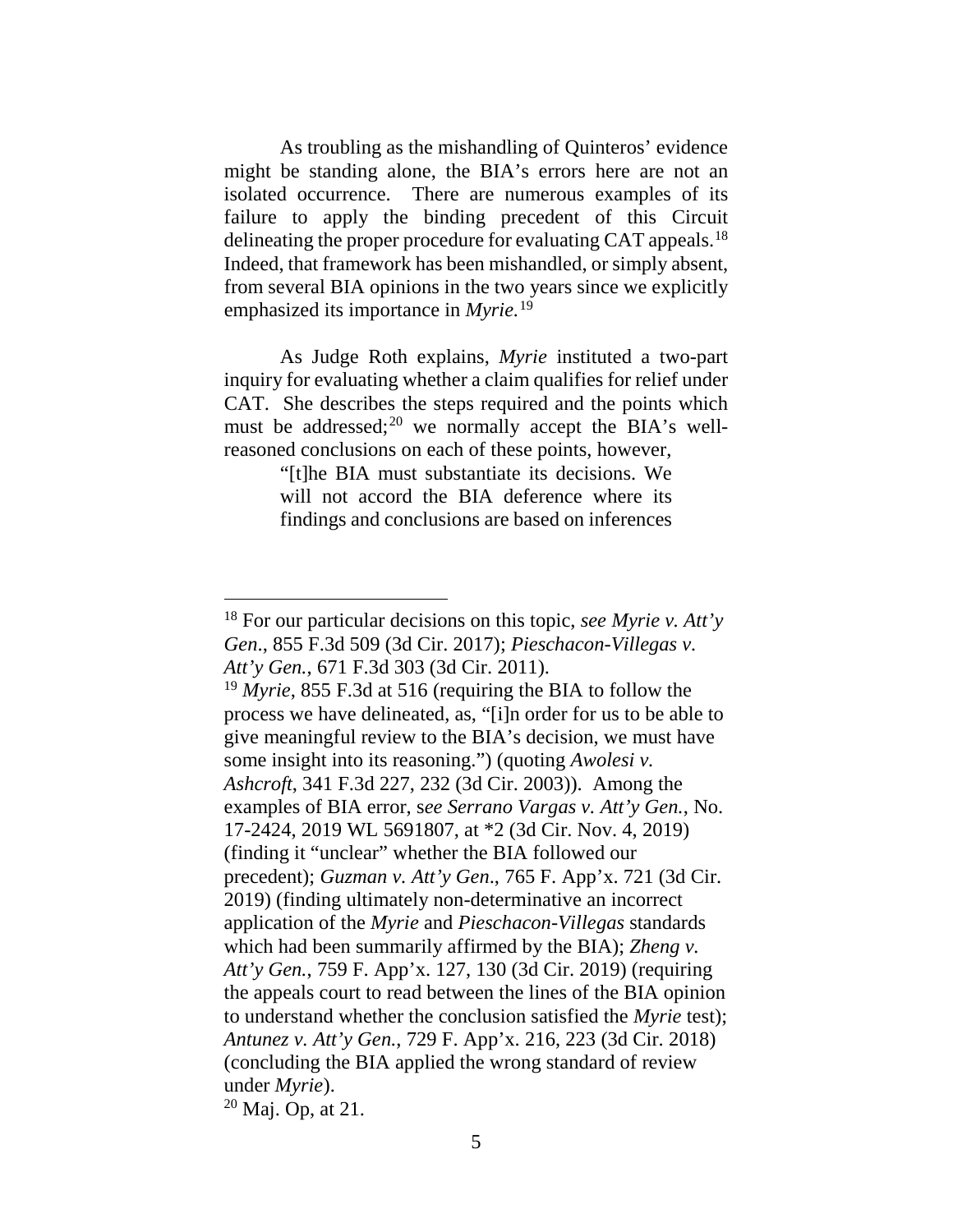or presumptions that are not reasonably grounded in the record."[21](#page-34-0)

In other words, the BIA cannot act arbitrarily. We expect that it will "examine the relevant data and articulate a satisfactory explanation for its actions, including a 'rational connection between the facts found and the choice made.'"[22](#page-34-1) Here, as already seen, the BIA's conclusions fell far short of that low bar. According deference would therefore be to compound a mistaken application of law.

The BIA's misapplication of *Myrie* here is consistent with other examples. Beginning with the first prong of *Myrie*'s first question (what will happen if a petitioner is removed to his or her country of origin), the BIA ignored evidence in the record. I have already discussed much of its tattoo analysis.<sup>[23](#page-34-2)</sup> Similarly, the BIA simplistically concluded that because Quinteros left El Salvador when he was a boy, he would not be recognized by El Salvadorian gangs upon his return.<sup>[24](#page-34-3)</sup> That conclusion was clearly contradicted in the record by credible and undisputed evidence that Quinteros knows "at least 70" current or former gang members in the United States who were deported to El Salvador and would recognize him there.<sup>25</sup> The BIA was required to at least review the evidence Quinteros offered and provide a non-arbitrary reason for rejecting it.<sup>26</sup>

<span id="page-34-4"></span> $25$  JA63-64.

<span id="page-34-0"></span> <sup>21</sup> *Kang v. Att'y Gen.*, 611 F.3d 157, 167 (3d Cir. 2010) (quoting *Sheriff v. Att'y Gen.*, 587 F.3d 584, 589 (3d Cir. 2009)).

<span id="page-34-1"></span><sup>22</sup> *Motor Vehicle Mfrs. Ass'n of U.S., Inc. v. State Farm Mut. Auto. Ins. Co.*, 463 U.S. 29, 43 (1983) (quoting *Burlington Truck Lines v. United States*, 371 U.S. 156, 168 (1962)).  $^{23}$  JA5.

<span id="page-34-3"></span><span id="page-34-2"></span> $24$  JA4. The BIA strangely maintains in the face of the evidence presented that "[Quinteros] has not clearly articulated exactly how anyone in El Salvador will remember or recognize him . . ." *id.*

<span id="page-34-5"></span><sup>26</sup> *Huang*, 620 F.3d at 388 ("The BIA simply failed to address any evidence that, if credited, would lend support to [Petitioner's case], and thus the decision does not reflect a consideration of the record as a whole.").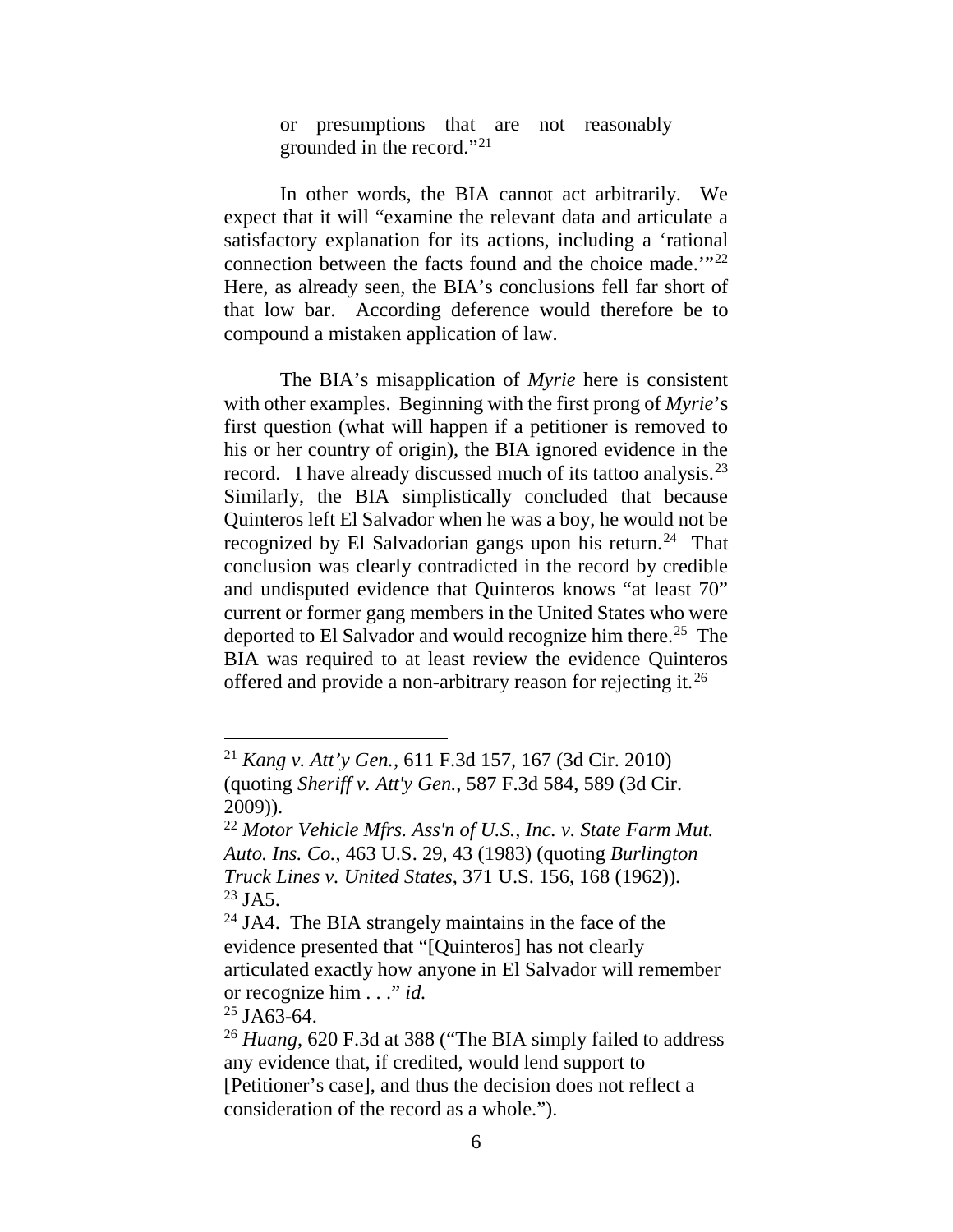And the errors do not stop there. Because it had not substantively addressed the testimony offered above, the BIA was left without substantive findings on which to determine Question II of the *Myrie* framework: does what will likely happen to a petitioner amount to torture? As Judge Roth makes clear, the BIA is required to conduct both steps of the *Myrie*  analysis.[27](#page-35-0) By declining to reach clear findings of what would happen upon removal, the BIA prevented itself from then being able to determine whether those results met the legal standard for torture. The *Myrie* framework cannot be so easily evaded.

Lastly, to briefly reiterate Judge Roth's important observations regarding *Myrie*'s second prong, [28](#page-35-1) a proper inquiry must "take[] into account our precedent that an applicant can establish governmental acquiescence even if the government opposes the [group] engaged in torturous acts."[29](#page-35-2) This is only logical, as few countries admit to torturing and killing their citizens, even when privately condoning such conduct. Thus, if we simply took countries at their word, there would barely be anywhere on the globe where CAT could apply. We have previously made clear that this is the proper inquiry to determine acquiescence and have remanded based on the BIA's failure to look past the stated policies of a given government.[30](#page-35-3) Other Circuit Courts of Appeals have done the same.<sup>[31](#page-35-4)</sup> The BIA is thus on notice that results, not press

<span id="page-35-4"></span><span id="page-35-3"></span><sup>30</sup> *See, e.g.*, *Guerrero v. Att'y Gen.*, 672 F. App'x 188, 191 (3d Cir. 2016) (per curiam); *Torres-Escalantes v. Att'y Gen.*, 632 F. App'x 66, 69 (3d Cir. 2015) (per curiam). <sup>31</sup> *Barajas-Romero v. Lynch*, 846 F.3d 351, 363 (9th Cir. 2017); *Rodriguez-Molinero v. Lynch*, 808 F.3d 1134, 1140 (7th Cir. 2015) ("[I]t is success rather than effort that bears on the likelihood of the petitioner's being killed or tortured if removed"); *Madrigal v. Holder*, 716 F.3d 499, 510 (9th Cir. 2013) ("If public officials at the state and local level in Mexico would acquiesce in any torture [petitioner] is likely to suffer, this satisfies CAT's requirement that a public official acquiesce in the torture, even if the federal government . . . would not similarly acquiescence."); *De La Rosa v. Holder*,

<span id="page-35-0"></span> <sup>27</sup> Maj. Op, at 23 (citing *Myrie*, 855 F.3d at 516).

<span id="page-35-1"></span><sup>28</sup> Maj. Op, at 24-25.

<span id="page-35-2"></span><sup>29</sup> *Pieschacon-Villegas v. Att'y Gen.*, 671 F.3d 303, 312 (2011).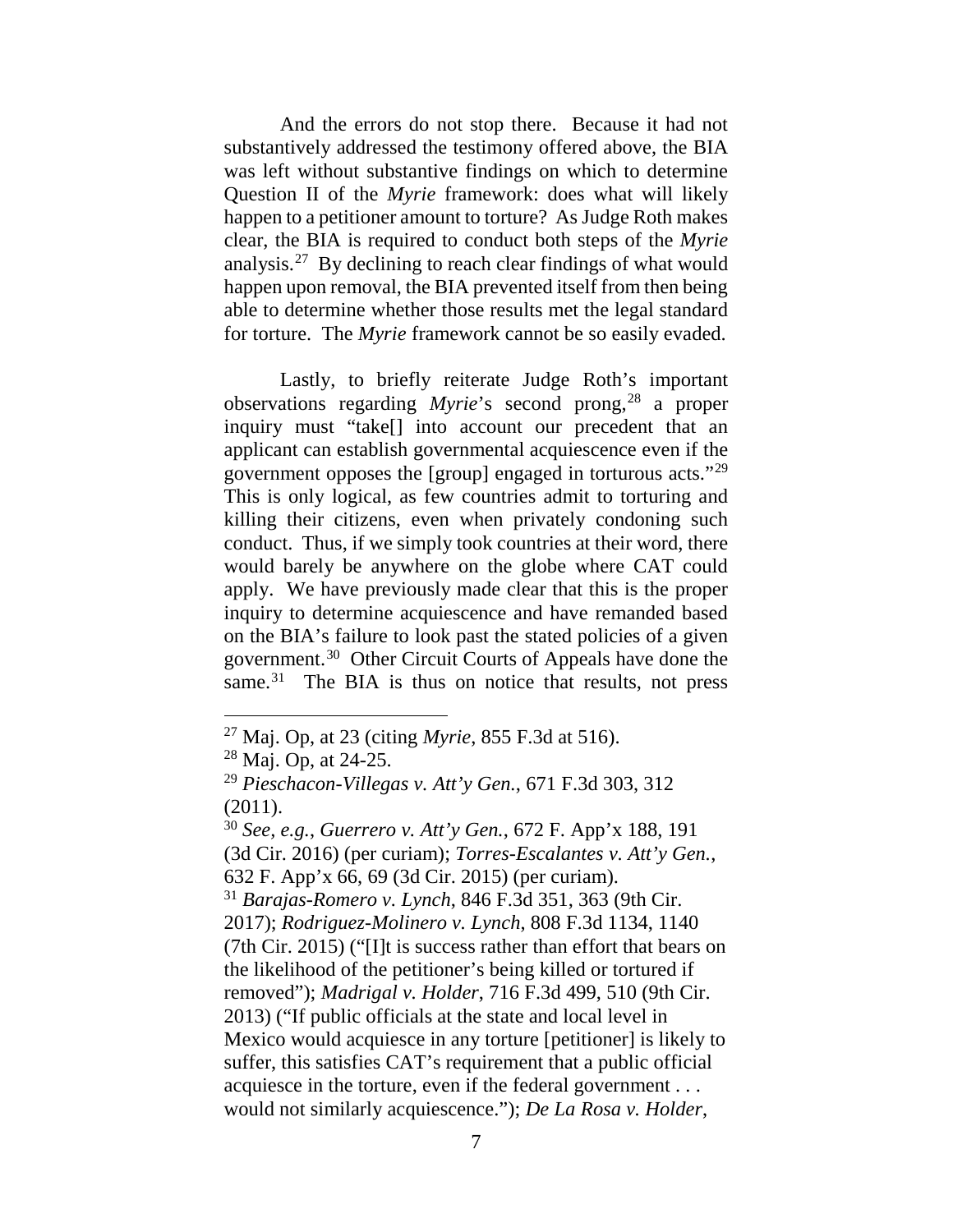releases or public statements, are what drive the test for acquiescence under *Myrie*.

In Quinteros' case, as has happened before, "[t]he BIA's opinion frustrates our ability to reach any conclusion . . .["32](#page-36-0) In *Cruz,* we stated that "the BIA's cursory analysis ignored the central argument in [Petitioner's] motion to reopen that he was no longer removable for committing a crime of moral turpitude."[33](#page-36-1) In *Kang*, we disapproved when "[t]he BIA ignored overwhelming probative evidence . . . its findings were not reasonably grounded in the record and thus . . . . [t]he BIA's determination was not based on substantial evidence."[34](#page-36-2) In *Huang*, we complained when "[t]he BIA's analysis [did] little more than cherry-pick a few pieces of evidence, state why that evidence does not support a well-founded fear of persecution and conclude that [petitioner's] asylum petition therefore lacks merit. That is selective rather than plenary review."<sup>[35](#page-36-3)</sup> There are simply too many additional examples of such errors to feel confident in an administrative system established for the fair and just resolution of immigration disputes.<sup>[36](#page-36-4)</sup> Most disturbing,

<sup>598</sup> F.3d 103, 110 (2d Cir. 2010) ("[I]t is not clear . . . why the preventative efforts of some government actors should foreclose the possibility of government acquiescence, as a matter of law, under the CAT.").

<span id="page-36-1"></span><span id="page-36-0"></span><sup>32</sup> *Cruz v. Att'y Gen.*, 452 F.3d 240, 248 (3d Cir. 2006). <sup>33</sup> *Id.*

<span id="page-36-2"></span><sup>34</sup> *Kang*, 611 F.3d at 167.

<span id="page-36-4"></span><span id="page-36-3"></span><sup>35</sup> *Huang v. Att'y Gen.*, 620 F.3d 372, 388 (3d Cir. 2010). <sup>36</sup> *See, e.g.*, *Huang Bastardo-Vale v. Att'y Gen.*, 934 F.3d 255, 259 n.1 (3d Cir. 2019) (en banc) (castigating the BIA for its "blatant disregard of the binding regional precedent . . ."); *Mayorga v. Att'y Gen.*, 757 F.3d 126, 134-35 (3d Cir. 2014) (reversing a BIA decision without remand and observing that "[i]deally the BIA would have provided more analysis, explaining why it accepted the IJ's (erroneous) reasoning . . .") (alteration in original); *Quao Lin Dong v. Att'y Gen.*, 638 F.3d 223, 229 (3d Cir. 2011) (finding the BIA "erred by misapplying the law regarding when corroboration is necessary . . ."); *Gallimore v. Att'y Gen.*, 619 F.3d 216, 221 (3d Cir. 2010) (holding that "[t]he BIA's analysis in all likelihood rests on an historically inaccurate premise . . . . the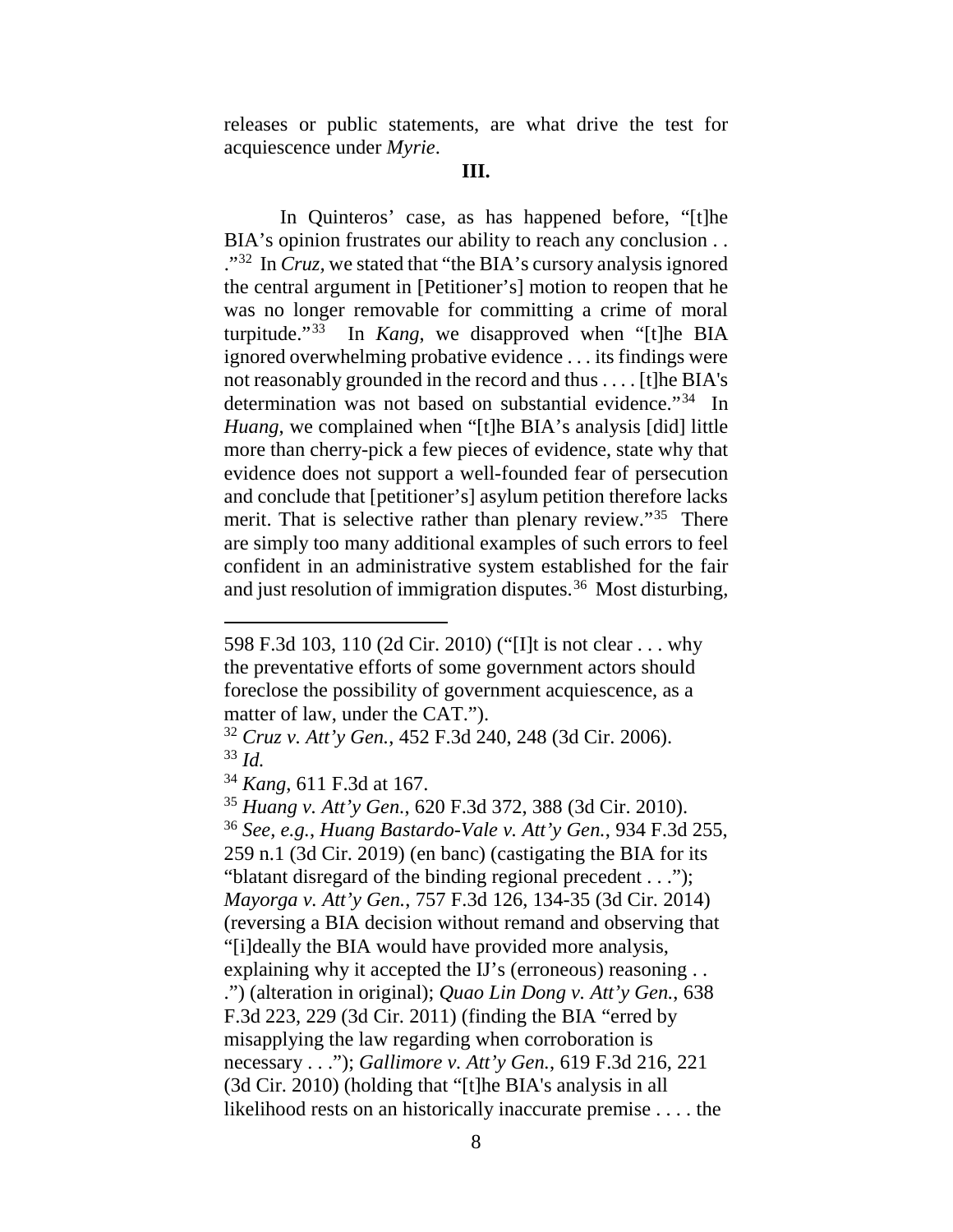these failures gravely affect the rights of petitioners, such as Quinteros, who allege that they will face torture or death if removed to their country of origin.

#### **IV.**

Although the BIA is "[n]ot a statutory body  $\ldots$ "<sup>[37](#page-37-0)</sup> it has been described as "[t]he single most important decision-maker in the immigration system."<sup>38</sup> I doubt that any court or any other administrative tribunal so regularly addresses claims of life-changing significance, often involving consequences of life and death. It is therefore particularly important that the opinions of the BIA fairly and adequately resolve the legal arguments raised by the parties and render decisions based only upon the record and the law.

I understand and appreciate that the BIA's task is made more difficult by the incredible caseload foisted upon it, and the fact that BIA members (and IJs for that matter) are horrendously overworked.<sup>[39](#page-37-2)</sup> But administrative shortcomings

BIA's opinion fails adequately to explain its reasoning and, in any event, appears incorrect as a matter of law."). Nor is this a concern of recent vintage, the BIA has been on notice for well over a decade. *See, e.g.*, *Kayembe v. Ashcroft*, 334 F.3d 231, 238 (3d Cir. 2003) ("[T]he BIA in this case has failed even to provide us with clues that would indicate why or how [petitioner] failed to meet his burden of proof. As a result, 'the BIA's decision provides us with no way to conduct our . . . review.'") (quoting *Abdulai v. Ashcroft*, 239 F.3d 542, 555 (3d Cir. 2001)); *Abdulai*, 239 F.3d at 555 ("[T]he availability of judicial review (which is specifically provided in the INA) necessarily contemplates *something* for us to review . . . . the BIA's failure of explanation makes [this] impossible . . .") (emphasis in original).

<span id="page-37-0"></span><sup>&</sup>lt;sup>37</sup> Anna O. Law, THE IMMIGRATION BATTLE IN AMERICAN COURTS 23 (2010) (citing unpublished internal history of the BIA).

<span id="page-37-1"></span><sup>38</sup> Andrew I. Schoenholtz, *Refugee Protection in the United States Post September 11*, 36 COLUM. HUM. RTS. L. REV. 323, 353 (2005).

<span id="page-37-2"></span><sup>39</sup> *See* Am. Bar Ass'n, Comm'n on Immigration, *2019 Update Report: Reforming the Immigration System: Proposals to Promote Independence, Fairness, Efficiency, and*